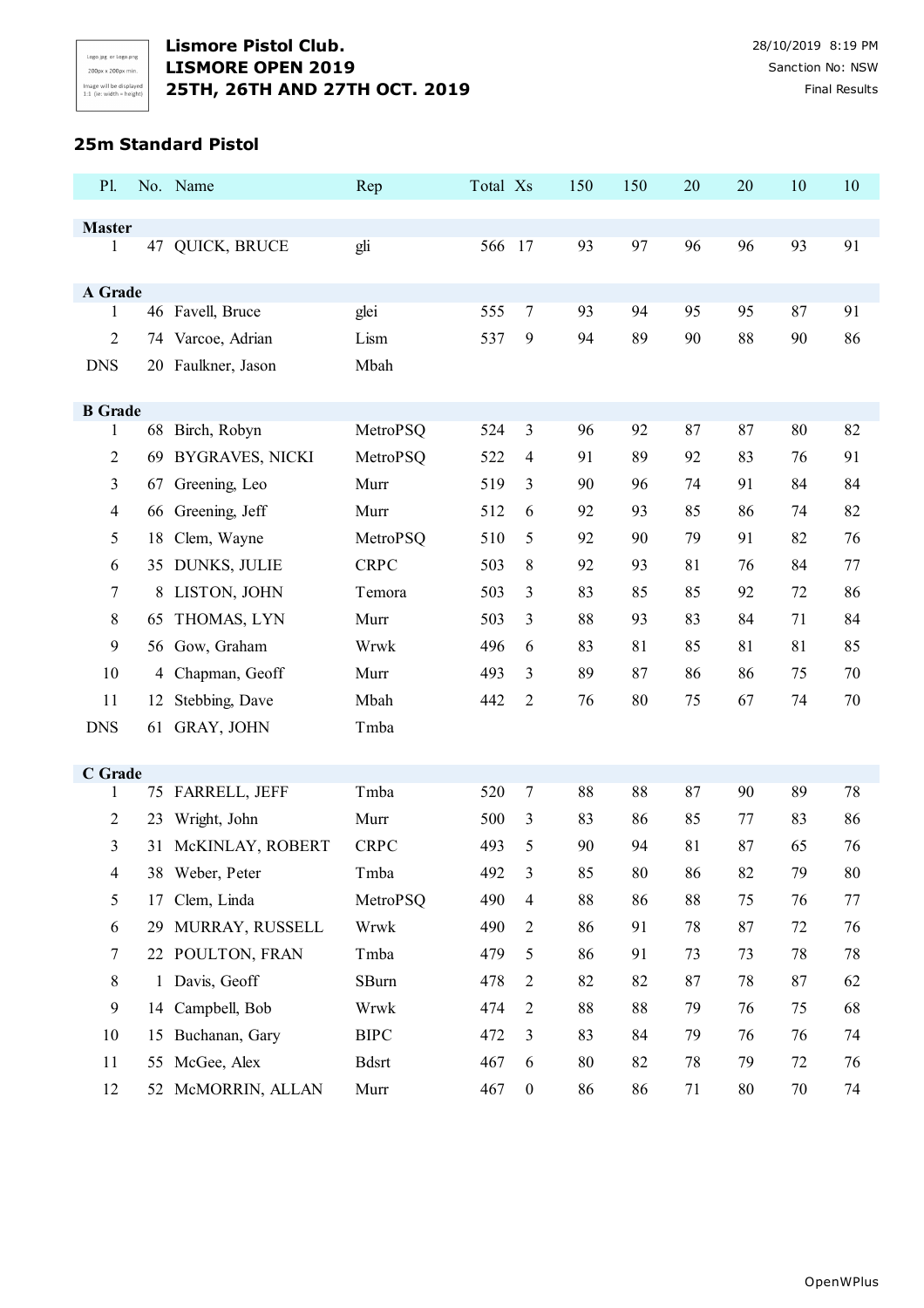# **25m Standard Pistol**

| P1.                 |    | No. Name                          | Rep          | Total Xs |                  | 150 | 150 | 20 | 20 | 10 | 10 |
|---------------------|----|-----------------------------------|--------------|----------|------------------|-----|-----|----|----|----|----|
|                     |    |                                   |              |          |                  |     |     |    |    |    |    |
| C Grade Cont.<br>13 | 42 | Sargent, Malcolm                  | Murr         | 462      | 5                | 77  | 84  | 62 | 87 | 80 | 72 |
| 14                  | 72 | White, Robert                     | <b>GCPAA</b> | 461      | 2                | 90  | 84  | 79 | 79 | 67 | 62 |
| 15                  |    | 39 LOWE, KEVIN                    | <b>MARP</b>  | 448      | $\mathbf{1}$     | 71  | 83  | 83 | 77 | 59 | 75 |
| 16                  | 9  | LISTON, MAREE                     | Temora       | 446      | $\mathbf{1}$     | 84  | 83  | 74 | 82 | 64 | 59 |
| 17                  | 13 | Stebbing, Sandra                  | Mbah         | 446      | $\boldsymbol{0}$ | 82  | 81  | 74 | 66 | 69 | 74 |
| 18                  |    | 10 Otto, Noel                     | Murr         | 423      | 2                | 71  | 80  | 63 | 70 | 69 | 70 |
|                     |    |                                   |              |          |                  |     |     |    |    |    |    |
| <b>D</b> Grade      |    |                                   |              |          |                  |     |     |    |    |    |    |
| $\mathbf{1}$        |    | 28 DELMAS, JEAN -<br><b>MARIE</b> | clar         | 478      | 3                | 82  | 76  | 82 | 84 | 66 | 88 |
| $\overline{2}$      |    | 50 SMITH, BRENDAN                 | <b>Bdsrt</b> | 472      | $\mathbf{1}$     | 81  | 81  | 77 | 88 | 68 | 77 |
| 3                   | 54 | McGee, Debbie                     | <b>Bdsrt</b> | 462      | 4                | 77  | 77  | 77 | 82 | 82 | 67 |
| $\overline{4}$      | 44 | GARBUTT, MICHAEL                  | <b>COBA</b>  | 455      | 3                | 86  | 75  | 72 | 79 | 69 | 74 |
| 5                   | 7  | Gilliver, Elaine                  | <b>BIPC</b>  | 453      | 2                | 71  | 91  | 84 | 68 | 70 | 69 |
| 6                   |    | 45 Byrne, Darryl                  | Mbah         | 449      | 3                | 79  | 77  | 67 | 81 | 71 | 74 |
| 7                   |    | 63 MAHER, JOHN                    | <b>MOR</b>   | 447      | 2                | 78  | 78  | 71 | 61 | 84 | 75 |
| 8                   |    | 77 Evans, Matthew                 | lis          | 442      | 4                | 68  | 72  | 72 | 86 | 76 | 68 |
| 9                   |    | 21 POULTON, RON                   | Tmba         | 442      | $\mathbf{1}$     | 77  | 80  | 63 | 78 | 76 | 68 |
| 10                  | 11 | Otto, Karen                       | Murr         | 441      | 2                | 77  | 88  | 72 | 75 | 64 | 65 |
| 11                  |    | 24 ROSS, THOMAS                   | list         | 439      | $\mathbf{1}$     | 73  | 81  | 76 | 64 | 77 | 68 |
| 12                  | 57 | Mcguinness, Greg                  | Lism         | 435      | 5                | 75  | 66  | 88 | 59 | 70 | 77 |
| 13                  |    | 26 GRINLY, RENNIE                 | Tmba         | 423      | 4                | 67  | 70  | 66 | 82 | 70 | 68 |
| 14                  | 3  | Waterhouse, Paul                  | Murr         | 415      | 3                | 85  | 82  | 65 | 50 | 64 | 69 |
| 15                  | 43 | Sargent, Monica                   | Murr         | 412      | $\mathbf{1}$     | 80  | 75  | 84 | 61 | 58 | 54 |
| 16                  |    | 19 Dunn, Trevor                   | Wrwk         | 408      | -1               | 74  | 83  | 67 | 68 | 68 | 48 |
| 17                  |    | 27 NICAISSE, VALERIE              | clar         | 401      | 3                | 77  | 66  | 60 | 56 | 75 | 67 |
| 18                  |    | 58 Marson, Bob                    | Lism         | 376      | 1                | 79  | 65  | 59 | 57 | 43 | 73 |
| 19                  |    | 71 Neal, Greg                     | Murr         | 346      | $\mathbf{1}$     | 75  | 89  | 54 | 57 | 52 | 19 |
| 20                  |    | 37 DAWSON, FRAN                   | MetroPSQ     | 317      | $\boldsymbol{0}$ | 53  | 60  | 48 | 51 | 52 | 53 |
| 21                  |    | 36 DAWSON, ADRIAN                 | MetroPSQ     | 311      | $\mathbf{1}$     | 55  | 71  | 31 | 48 | 58 | 48 |
| 22                  |    | 49 BYRNE, JANET                   | Mbah         | 307      | $\mathbf{1}$     | 61  | 68  | 30 | 56 | 36 | 56 |
| 23                  |    | 51 Wheeler, Russell               | Htl          | 306      | $\boldsymbol{0}$ | 59  | 57  | 49 | 39 | 37 | 65 |
| <b>DNF</b>          |    | 34 DUNKS, LARRY                   | <b>CRPC</b>  | 284      |                  | 58  | 55  | 68 | 64 | 35 | 4  |
| 24                  |    | 76 Richards, Mark                 | Lism         | 278      | $\boldsymbol{0}$ | 63  | 67  | 26 | 31 | 36 | 55 |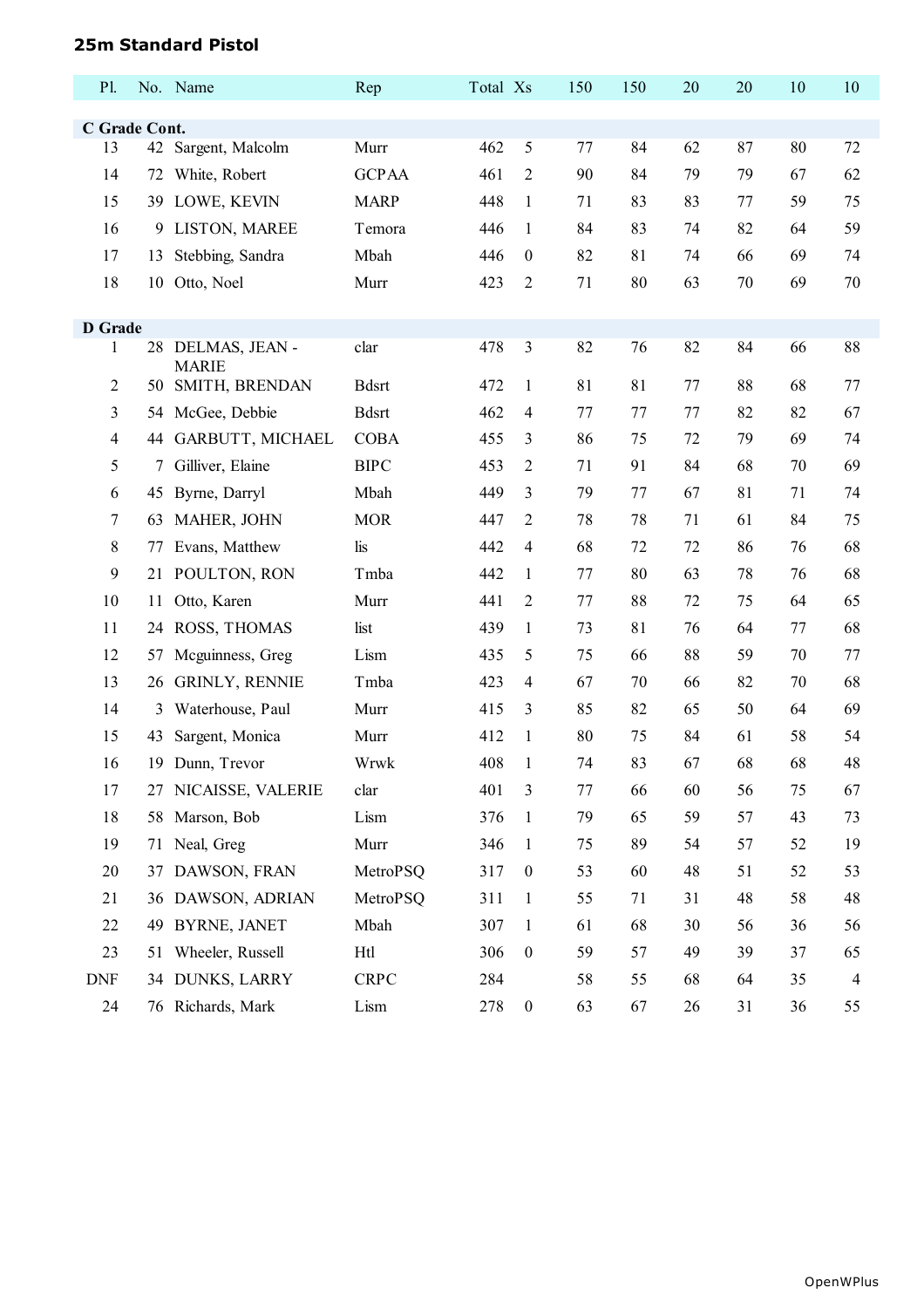# **25m Rapid Fire Pistol**

| P1.                 |              | No. Name                      | Rep          | Total Xs |                | $8\,$  | 6  | 4  |     | 8  | 6  | 4  |     |
|---------------------|--------------|-------------------------------|--------------|----------|----------------|--------|----|----|-----|----|----|----|-----|
| A Grade             |              |                               |              |          |                |        |    |    |     |    |    |    |     |
| 1                   |              | 46 Favell, Bruce              | glei         | 558      | 12             | 93     | 96 | 89 | 278 | 96 | 95 | 89 | 280 |
| $\overline{2}$      |              | 47 QUICK, BRUCE               | gli          | 556      | 6              | 94     | 90 | 87 | 271 | 97 | 94 | 94 | 285 |
| 3                   |              | 64 Mamouzelos, Chris          | <b>GCPAA</b> | 548      | 9              | 94     | 95 | 89 | 278 | 92 | 91 | 87 | 270 |
|                     |              |                               |              |          |                |        |    |    |     |    |    |    |     |
| <b>B</b> Grade      |              |                               |              |          |                |        |    |    |     |    |    |    |     |
| 1                   |              | 67 Greening, Leo              | Murr         | 517      | $\overline{2}$ | 90     | 84 | 86 | 260 | 91 | 87 | 79 | 257 |
| $\overline{2}$      |              | 74 Varcoe, Adrian             | Lism         | 487      | 6              | 82     | 86 | 59 | 227 | 89 | 85 | 86 | 260 |
| 3                   |              | 4 Chapman, Geoff              | Murr         | 464      | 2              | 89     | 85 | 63 | 237 | 90 | 70 | 67 | 227 |
| <b>DNS</b>          |              | 61 GRAY, JOHN                 | Tmba         |          |                |        |    |    |     |    |    |    |     |
| C Grade             |              |                               |              |          |                |        |    |    |     |    |    |    |     |
| 1                   | 48           | Byrne, William                | Mbah         | 503      | 6              | 87     | 86 | 78 | 251 | 94 | 89 | 69 | 252 |
| $\overline{2}$      | 39           | LOWE, KEVIN                   | <b>MARP</b>  | 493      | 6              | 88     | 81 | 72 | 241 | 86 | 84 | 82 | 252 |
| 3                   |              | 66 Greening, Jeff             | Murr         | 469      | 7              | 92     | 83 | 66 | 241 | 90 | 87 | 51 | 228 |
| $\overline{4}$      | 10           | Otto, Noel                    | Murr         | 465      | 3              | 89     | 79 | 69 | 237 | 86 | 71 | 71 | 228 |
| 5                   | 8            | LISTON, JOHN                  | Temora       | 450      | $\mathbf{1}$   | 91     | 87 | 56 | 234 | 88 | 84 | 44 | 216 |
| 6                   |              | 75 FARRELL, JEFF              | Tmba         | 445      | 1              | 89     | 84 | 64 | 237 | 51 | 83 | 74 | 208 |
| $\tau$              | 23           | Wright, John                  | Murr         | 431      | 3              | 89     | 70 | 56 | 215 | 83 | 85 | 48 | 216 |
| 8                   | 69           | <b>BYGRAVES, NICKI</b>        | MetroPSQ     | 415      | 5              | 95     | 80 | 51 | 226 | 65 | 72 | 52 | 189 |
| 9                   | $\mathbf{1}$ | Davis, Geoff                  | SBurn        | 359      | 3              | 68     | 55 | 49 | 172 | 77 | 67 | 43 | 187 |
| <b>DNF</b>          |              | 12 Stebbing, Dave             | Mbah         | 209      |                | 75     | 87 | 47 | 209 |    |    |    |     |
| <b>DNS</b>          |              | 20 Faulkner, Jason            | Mbah         |          |                |        |    |    |     |    |    |    |     |
|                     |              |                               |              |          |                |        |    |    |     |    |    |    |     |
| <b>D</b> Grade<br>1 |              | 26 GRINLY, RENNIE             | Tmba         | 458      | 1              | 79     | 79 | 67 | 225 | 76 | 84 | 73 | 233 |
| $\overline{2}$      |              | 50 SMITH, BRENDAN             | <b>Bdsrt</b> | 449      | $\mathfrak{2}$ | 86     | 87 | 42 | 215 | 89 | 68 | 77 | 234 |
| $\mathfrak{Z}$      |              | 15 Buchanan, Gary             | <b>BIPC</b>  | 437      | $\overline{4}$ | 90     | 78 | 53 | 221 | 80 | 83 | 53 | 216 |
| $\overline{4}$      |              | 45 Byrne, Darryl              | Mbah         | 422      | 3              | 63     | 67 | 68 | 198 | 66 | 90 | 68 | 224 |
| 5                   |              | 13 Stebbing, Sandra           | Mbah         | 410      |                | 65     | 76 | 54 | 195 | 75 | 80 | 60 | 215 |
|                     |              |                               |              |          | $\mathbf{1}$   |        |    |    |     |    |    |    |     |
| 6                   |              | 29 MURRAY, RUSSELL            | Wrwk         | 406      | 3              | 85     | 79 | 61 | 225 | 80 | 40 | 61 | 181 |
| $\overline{7}$      |              | 54 McGee, Debbie              | <b>Bdsrt</b> | 395      | $\mathfrak{Z}$ | 81     | 77 | 48 | 206 | 61 | 78 | 50 | 189 |
| 8                   |              | 57 Mcguinness, Greg           | Lism         | 392      | 3              | 74     | 58 | 44 | 176 | 80 | 75 | 61 | 216 |
| 9                   |              | 44 GARBUTT,<br><b>MICHAEL</b> | <b>COBA</b>  | 389      | $\overline{2}$ | 79     | 63 | 59 | 201 | 81 | 48 | 59 | 188 |
| 10                  |              | 60 Giles, Matt                | Murr         | 386      | $\overline{4}$ | $80\,$ | 86 | 71 | 237 | 51 | 50 | 48 | 149 |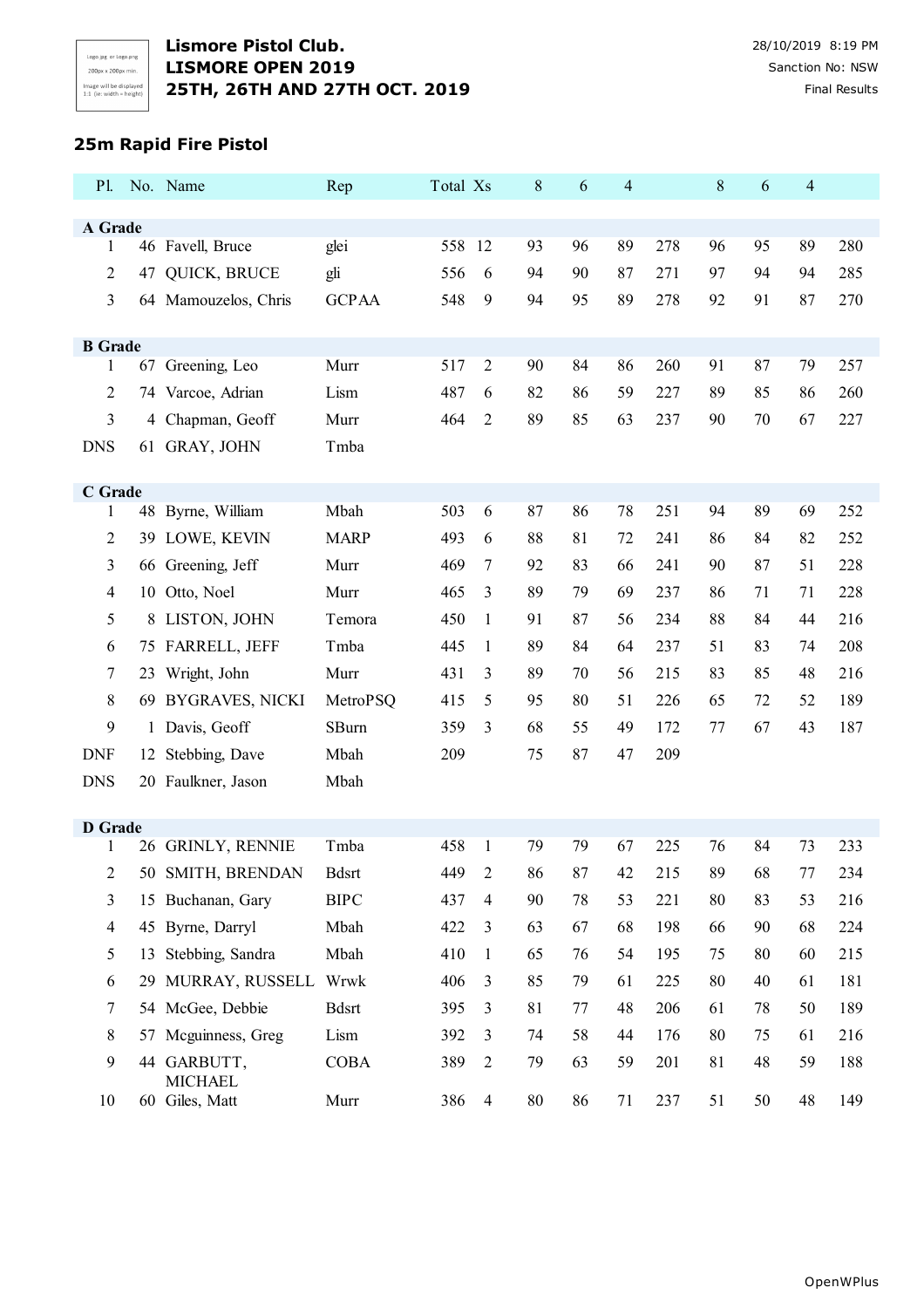# **25m Rapid Fire Pistol**

| <b>P</b> l.   |     | No. Name            | Rep          | Total Xs |          | 8  | 6  | 4  |     | 8  | 6  | 4  |     |
|---------------|-----|---------------------|--------------|----------|----------|----|----|----|-----|----|----|----|-----|
|               |     |                     |              |          |          |    |    |    |     |    |    |    |     |
| D Grade Cont. |     |                     |              |          |          |    |    |    |     |    |    |    |     |
| 11            | 3   | Waterhouse, Paul    | Murr         | 372      |          | 65 | 57 | 54 | 176 | 62 | 77 | 57 | 196 |
| 12            | 21  | POULTON, RON        | Tmba         | 344      |          | 68 | 61 | 35 | 164 | 72 | 68 | 40 | 180 |
| 13            | 19. | Dunn, Trevor        | Wrwk         | 337      |          | 67 | 68 | 31 | 166 | 69 | 57 | 45 | 171 |
| 14            | 51  | Wheeler, Russell    | Htl          | 336      | $\Omega$ | 73 | 33 | 57 | 163 | 74 | 67 | 32 | 173 |
| 15            | 49  | <b>BYRNE, JANET</b> | Mbah         | 305      |          | 78 | 51 | 42 | 171 | 52 | 61 | 21 | 134 |
| <b>DNS</b>    | 55  | McGee, Alex         | <b>Bdsrt</b> |          |          |    |    |    |     |    |    |    |     |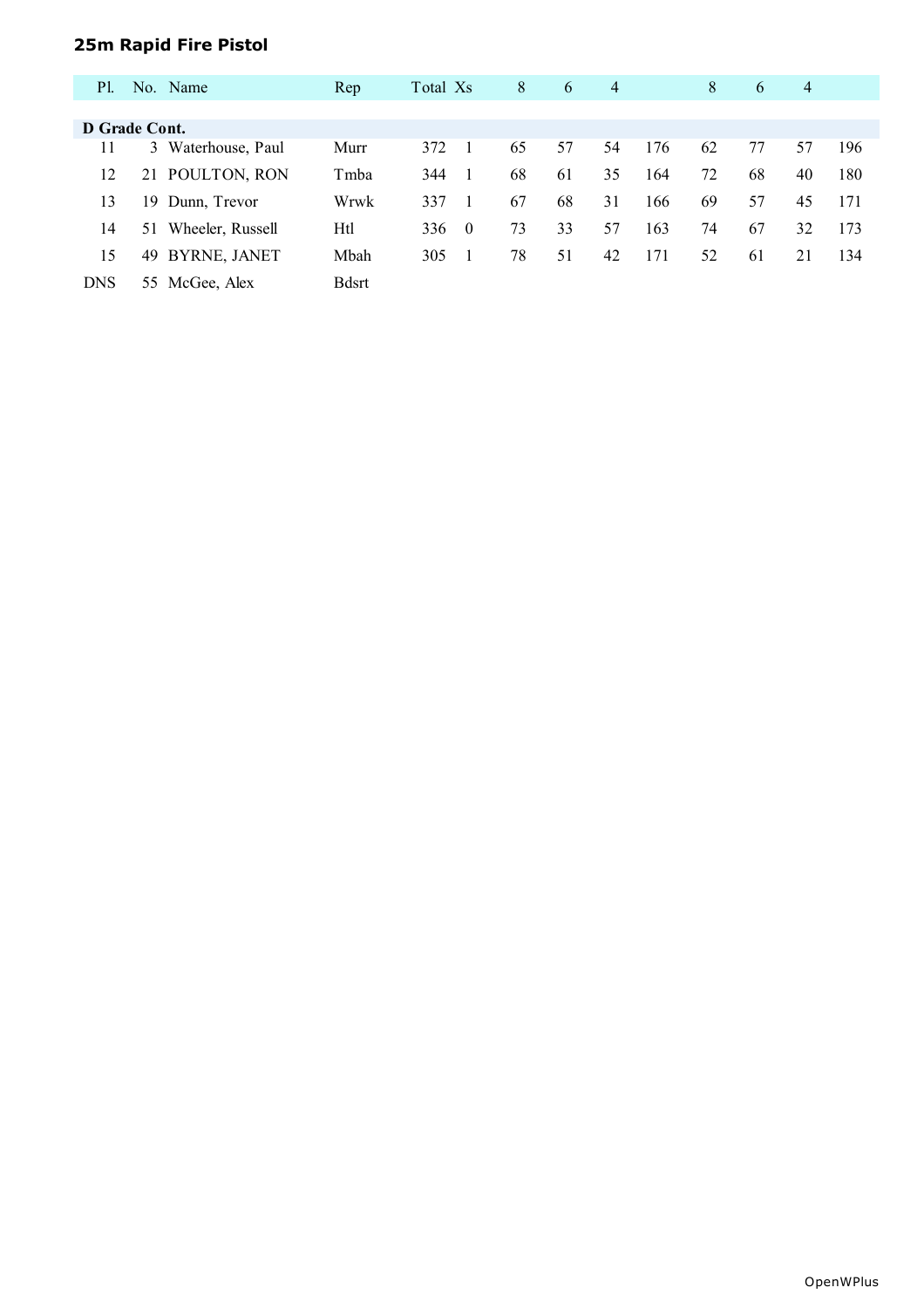# **50m Pistol**

| P1.            |    | No. Name             | Rep          | Total Xs |                  | $\mathbf{1}$ | 2  | $\mathfrak{Z}$ | $\overline{4}$ | $\mathfrak{S}$ | 6  |
|----------------|----|----------------------|--------------|----------|------------------|--------------|----|----------------|----------------|----------------|----|
| <b>Master</b>  |    |                      |              |          |                  |              |    |                |                |                |    |
| 1              |    | 47 QUICK, BRUCE      | gli          | 538      | $\overline{4}$   | 90           | 91 | 88             | 93             | 91             | 85 |
|                |    |                      |              |          |                  |              |    |                |                |                |    |
| A Grade        |    |                      |              |          |                  |              |    |                |                |                |    |
| 1              |    | 20 Faulkner, Jason   | Mbah         | 519      | $\overline{2}$   | 87           | 89 | 88             | 87             | 82             | 86 |
| $\overline{2}$ |    | 46 Favell, Bruce     | glei         | 518      | 8                | 89           | 88 | 84             | 86             | 85             | 86 |
| 3              |    | 74 Varcoe, Adrian    | Lism         | 453      | 6                | 85           | 73 | 70             | 73             | 83             | 69 |
| <b>B</b> Grade |    |                      |              |          |                  |              |    |                |                |                |    |
| $\mathbf{1}$   |    | 65 THOMAS, LYN       | Murr         | 491      | 3                | 82           | 83 | 75             | 82             | 90             | 79 |
| 2              | 35 | <b>DUNKS, JULIE</b>  | <b>CRPC</b>  | 488      | $\mathbf{1}$     | 75           | 82 | 85             | 84             | 80             | 82 |
| 3              |    | 64 Mamouzelos, Chris | <b>GCPAA</b> | 487      | $\boldsymbol{0}$ | 84           | 80 | 85             | 77             | 83             | 78 |
| 4              |    | 68 Birch, Robyn      | MetroPSQ     | 484      | 2                | 78           | 80 | 79             | 85             | 81             | 81 |
| 5              |    | 4 Chapman, Geoff     | Murr         | 477      | 5                | 71           | 78 | 79             | 85             | 87             | 77 |
|                |    |                      |              |          |                  |              |    |                |                |                |    |
| C Grade        |    |                      |              |          |                  |              |    |                |                |                |    |
| 1              |    | 66 Greening, Jeff    | Murr         | 480      | $\mathbf{1}$     | 82           | 80 | 84             | 80             | 80             | 74 |
| 2              |    | 75 FARRELL, JEFF     | Tmba         | 470      | 3                | 76           | 69 | 76             | 87             | 75             | 87 |
| 3              | 31 | McKINLAY, ROBERT     | <b>CRPC</b>  | 470      | $\mathbf{1}$     | 81           | 67 | 72             | 86             | 85             | 79 |
| 4              |    | 42 Sargent, Malcolm  | Murr         | 463      | $\mathbf{1}$     | 74           | 76 | 76             | 82             | 78             | 77 |
| 5              | 9  | LISTON, MAREE        | Temora       | 450      | 1                | 74           | 70 | 75             | 82             | 77             | 72 |
| 6              | 8  | LISTON, JOHN         | Temora       | 446      | $\mathbf{1}$     | 81           | 67 | 73             | 69             | 76             | 80 |
| 7              | 23 | Wright, John         | Murr         | 429      | 4                | 77           | 75 | 78             | 73             | 64             | 62 |
| 8              | 12 | Stebbing, Dave       | Mbah         | 413      | $\overline{2}$   | 74           | 83 | 63             | 63             | 66             | 64 |
| 9              |    | 1 Davis, Geoff       | SBurn        | 410      | 3                | 67           | 68 | 63             | 73             | 75             | 64 |
| <b>DNS</b>     |    | 61 GRAY, JOHN        | Tmba         |          |                  |              |    |                |                |                |    |
| <b>D</b> Grade |    |                      |              |          |                  |              |    |                |                |                |    |
| 1              |    | 48 Byrne, William    | Mbah         | 457      | $\mathfrak{Z}$   | 83           | 72 | 78             | 77             | 79             | 68 |
| $\overline{2}$ |    | 60 Giles, Matt       | Murr         | 447      | $\mathbf{1}$     | 67           | 81 | 73             | 78             | 80             | 68 |
| 3              | 29 | MURRAY, RUSSELL      | Wrwk         | 438      | $\mathbf{1}$     | 61           | 80 | 79             | 79             | 62             | 77 |
| $\overline{4}$ | 14 | Campbell, Bob        | Wrwk         | 435      | $\overline{2}$   | 72           | 77 | 75             | 65             | 72             | 74 |
| 5              |    | 38 Weber, Peter      | Tmba         | 433      | $\mathbf{1}$     | 73           | 73 | 74             | 72             | 77             | 64 |
| 6              | 39 | LOWE, KEVIN          | <b>MARP</b>  | 430      | $\mathfrak{Z}$   | 63           | 77 | 82             | 78             | 71             | 59 |
| 7              |    | 73 Dossetto, Ross    | Wrwk         | 403      | $\mathbf{1}$     | 60           | 66 | 68             | 64             | $70\,$         | 75 |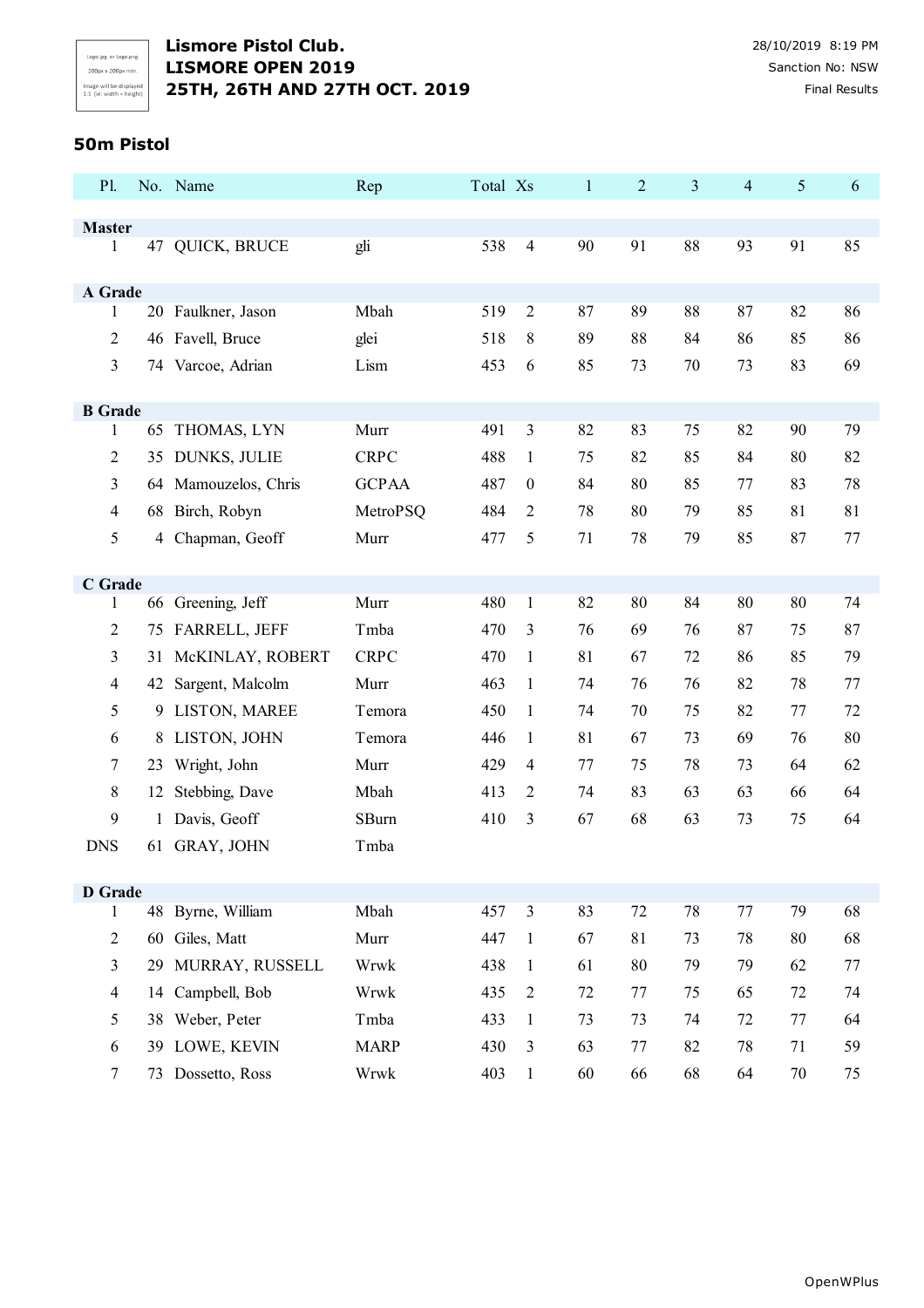# **50m Pistol**

| <b>P1.</b>    |    | No. Name            | Rep         | Total Xs |                | $\mathbf{1}$ | $\overline{2}$ | 3  | $\overline{4}$ | 5  | 6  |
|---------------|----|---------------------|-------------|----------|----------------|--------------|----------------|----|----------------|----|----|
|               |    |                     |             |          |                |              |                |    |                |    |    |
| D Grade Cont. |    |                     |             |          |                |              |                |    |                |    |    |
| 8             | 16 | Buchanan, Lynda     | <b>BIPC</b> | 373      | $\overline{1}$ | 57           | 48             | 62 | 72             | 71 | 63 |
| 9             |    | 44 GARBUTT, MICHAEL | <b>COBA</b> | 358      | $\theta$       | 56           | 54             | 55 | 65             | 72 | 56 |
| 10            | 51 | Wheeler, Russell    | Htl         | 275      | $\overline{0}$ | 36           | 48             | 42 | 43             | 61 | 45 |
| 11            | 19 | Dunn, Trevor        | Wrwk        | 275      | $\overline{0}$ | 58           | 52             | 30 | 49             | 55 | 31 |
| 12            | 3  | Waterhouse, Paul    | Murr        | 265      | - 1            | 48           | 39             | 30 | 54             | 56 | 38 |
| 13            |    | 7 Gilliver, Elaine  | <b>BIPC</b> | 254      | $\theta$       | 19           | 35             | 62 | 49             | 55 | 34 |
| 14            |    | 36 DAWSON, ADRIAN   | MetroPSQ    | 205      | $\overline{1}$ | 28           | 32             | 28 | 30             | 37 | 50 |
| <b>DNS</b>    |    | 37 DAWSON, FRAN     | MetroPSQ    |          |                |              |                |    |                |    |    |
| <b>DNS</b>    | 34 | <b>DUNKS, LARRY</b> | <b>CRPC</b> |          |                |              |                |    |                |    |    |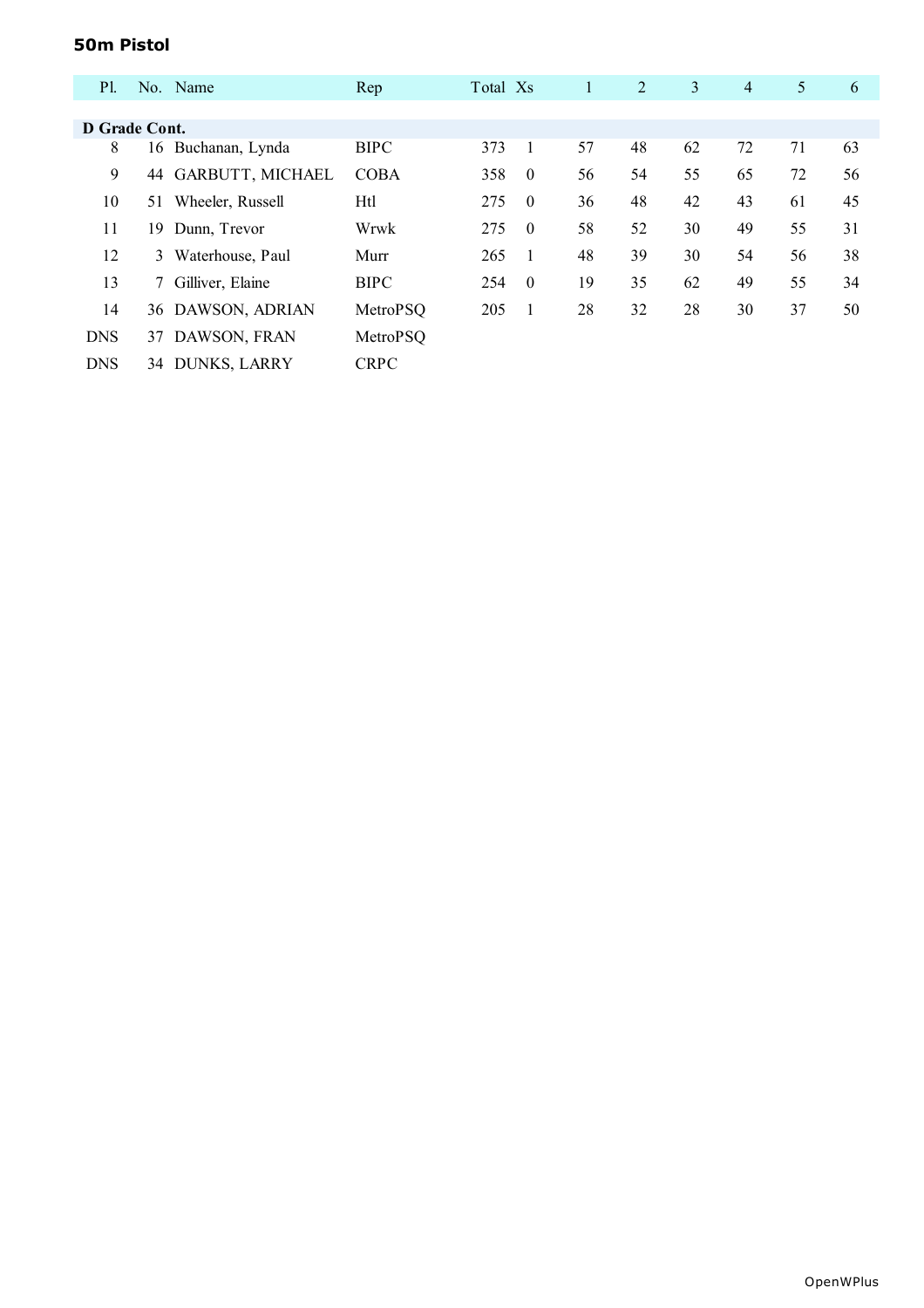#### **25m Centre Fire Pistol**

| A Grade<br>528<br>$8\,$<br>89<br>93<br>85<br>88<br>74 Varcoe, Adrian<br>Lism<br>96<br>278<br>77<br>250<br>1<br><b>B</b> Grade<br>Mbah<br>20 Faulkner, Jason<br>547<br>9<br>92<br>91<br>93<br>276<br>90<br>90<br>91<br>271<br>1<br>McKINLAY, ROBERT CRPC<br>88<br>2<br>526<br>87<br>88<br>263<br>90<br>83<br>90<br>263<br>6<br>31<br>3<br>8 LISTON, JOHN<br>518<br>7<br>85<br>88<br>270<br>83<br>80<br>248<br>91<br>91<br>Temora<br>88<br>4<br>4 Chapman, Geoff<br>Murr<br>507<br>5<br>90<br>89<br>267<br>76<br>88<br>76<br>240<br>5<br>Mbah<br>3<br>80<br>71<br>23<br>174<br>Stebbing, Dave<br>410<br>79<br>72<br>85<br>236<br>12<br>75<br>80<br>89<br><b>DNF</b><br>56 Gow, Graham<br>Wrwk<br>244<br>244<br>C Grade<br>82<br>91<br>66 Greening, Jeff<br>Murr<br>524<br>3<br>85<br>91<br>90<br>85<br>258<br>266<br>1<br>2<br>MURRAY, RUSSELL<br>Wrwk<br>516<br>6<br>90<br>89<br>91<br>270<br>83<br>86<br>77<br>246<br>29<br>3<br>63 MAHER, JOHN<br><b>MOR</b><br>$\boldsymbol{0}$<br>253<br>86<br>256<br>509<br>92<br>84<br>86<br>84<br>77<br>SBurn<br>82<br>249<br>$\overline{4}$<br>1 Davis, Geoff<br>507<br>86<br>87<br>85<br>258<br>80<br>87<br>7<br>5<br>81<br>239<br>23 Wright, John<br>Murr<br>486<br>3<br>84<br>80<br>83<br>247<br>74<br>84<br>$\overline{2}$<br>82<br>80<br>227<br>6<br>39 LOWE, KEVIN<br><b>MARP</b><br>473<br>87<br>77<br>246<br>74<br>73<br>Campbell, Bob<br>Wrwk<br>68<br>69<br>204<br>7<br>464<br>$\overline{4}$<br>83<br>84<br>93<br>260<br>67<br>14<br>8<br><b>Bdsrt</b><br>458<br>82<br>78<br>87<br>226<br>55 McGee, Alex<br>3<br>74<br>76<br>232<br>61<br>9<br>85<br>Sargent, Malcolm<br>Murr<br>451<br>5<br>72<br>74<br>65<br>211<br>84<br>71<br>240<br>42<br>68<br>Tmba<br>87<br>71<br>70<br>209<br>10<br>38 Weber, Peter<br>449<br>$\mathbf{1}$<br>74<br>79<br>240 | P1. | No. Name | Rep | Total Xs | $\mathbf{1}$ | $\overline{2}$ | 3 | 4 | 5 | 6 |  |
|---------------------------------------------------------------------------------------------------------------------------------------------------------------------------------------------------------------------------------------------------------------------------------------------------------------------------------------------------------------------------------------------------------------------------------------------------------------------------------------------------------------------------------------------------------------------------------------------------------------------------------------------------------------------------------------------------------------------------------------------------------------------------------------------------------------------------------------------------------------------------------------------------------------------------------------------------------------------------------------------------------------------------------------------------------------------------------------------------------------------------------------------------------------------------------------------------------------------------------------------------------------------------------------------------------------------------------------------------------------------------------------------------------------------------------------------------------------------------------------------------------------------------------------------------------------------------------------------------------------------------------------------------------------------------------------------------------------------------------------------------------------------------------------------------------|-----|----------|-----|----------|--------------|----------------|---|---|---|---|--|
|                                                                                                                                                                                                                                                                                                                                                                                                                                                                                                                                                                                                                                                                                                                                                                                                                                                                                                                                                                                                                                                                                                                                                                                                                                                                                                                                                                                                                                                                                                                                                                                                                                                                                                                                                                                                         |     |          |     |          |              |                |   |   |   |   |  |
|                                                                                                                                                                                                                                                                                                                                                                                                                                                                                                                                                                                                                                                                                                                                                                                                                                                                                                                                                                                                                                                                                                                                                                                                                                                                                                                                                                                                                                                                                                                                                                                                                                                                                                                                                                                                         |     |          |     |          |              |                |   |   |   |   |  |
|                                                                                                                                                                                                                                                                                                                                                                                                                                                                                                                                                                                                                                                                                                                                                                                                                                                                                                                                                                                                                                                                                                                                                                                                                                                                                                                                                                                                                                                                                                                                                                                                                                                                                                                                                                                                         |     |          |     |          |              |                |   |   |   |   |  |
|                                                                                                                                                                                                                                                                                                                                                                                                                                                                                                                                                                                                                                                                                                                                                                                                                                                                                                                                                                                                                                                                                                                                                                                                                                                                                                                                                                                                                                                                                                                                                                                                                                                                                                                                                                                                         |     |          |     |          |              |                |   |   |   |   |  |
|                                                                                                                                                                                                                                                                                                                                                                                                                                                                                                                                                                                                                                                                                                                                                                                                                                                                                                                                                                                                                                                                                                                                                                                                                                                                                                                                                                                                                                                                                                                                                                                                                                                                                                                                                                                                         |     |          |     |          |              |                |   |   |   |   |  |
|                                                                                                                                                                                                                                                                                                                                                                                                                                                                                                                                                                                                                                                                                                                                                                                                                                                                                                                                                                                                                                                                                                                                                                                                                                                                                                                                                                                                                                                                                                                                                                                                                                                                                                                                                                                                         |     |          |     |          |              |                |   |   |   |   |  |
|                                                                                                                                                                                                                                                                                                                                                                                                                                                                                                                                                                                                                                                                                                                                                                                                                                                                                                                                                                                                                                                                                                                                                                                                                                                                                                                                                                                                                                                                                                                                                                                                                                                                                                                                                                                                         |     |          |     |          |              |                |   |   |   |   |  |
|                                                                                                                                                                                                                                                                                                                                                                                                                                                                                                                                                                                                                                                                                                                                                                                                                                                                                                                                                                                                                                                                                                                                                                                                                                                                                                                                                                                                                                                                                                                                                                                                                                                                                                                                                                                                         |     |          |     |          |              |                |   |   |   |   |  |
|                                                                                                                                                                                                                                                                                                                                                                                                                                                                                                                                                                                                                                                                                                                                                                                                                                                                                                                                                                                                                                                                                                                                                                                                                                                                                                                                                                                                                                                                                                                                                                                                                                                                                                                                                                                                         |     |          |     |          |              |                |   |   |   |   |  |
|                                                                                                                                                                                                                                                                                                                                                                                                                                                                                                                                                                                                                                                                                                                                                                                                                                                                                                                                                                                                                                                                                                                                                                                                                                                                                                                                                                                                                                                                                                                                                                                                                                                                                                                                                                                                         |     |          |     |          |              |                |   |   |   |   |  |
|                                                                                                                                                                                                                                                                                                                                                                                                                                                                                                                                                                                                                                                                                                                                                                                                                                                                                                                                                                                                                                                                                                                                                                                                                                                                                                                                                                                                                                                                                                                                                                                                                                                                                                                                                                                                         |     |          |     |          |              |                |   |   |   |   |  |
|                                                                                                                                                                                                                                                                                                                                                                                                                                                                                                                                                                                                                                                                                                                                                                                                                                                                                                                                                                                                                                                                                                                                                                                                                                                                                                                                                                                                                                                                                                                                                                                                                                                                                                                                                                                                         |     |          |     |          |              |                |   |   |   |   |  |
|                                                                                                                                                                                                                                                                                                                                                                                                                                                                                                                                                                                                                                                                                                                                                                                                                                                                                                                                                                                                                                                                                                                                                                                                                                                                                                                                                                                                                                                                                                                                                                                                                                                                                                                                                                                                         |     |          |     |          |              |                |   |   |   |   |  |
|                                                                                                                                                                                                                                                                                                                                                                                                                                                                                                                                                                                                                                                                                                                                                                                                                                                                                                                                                                                                                                                                                                                                                                                                                                                                                                                                                                                                                                                                                                                                                                                                                                                                                                                                                                                                         |     |          |     |          |              |                |   |   |   |   |  |
|                                                                                                                                                                                                                                                                                                                                                                                                                                                                                                                                                                                                                                                                                                                                                                                                                                                                                                                                                                                                                                                                                                                                                                                                                                                                                                                                                                                                                                                                                                                                                                                                                                                                                                                                                                                                         |     |          |     |          |              |                |   |   |   |   |  |
|                                                                                                                                                                                                                                                                                                                                                                                                                                                                                                                                                                                                                                                                                                                                                                                                                                                                                                                                                                                                                                                                                                                                                                                                                                                                                                                                                                                                                                                                                                                                                                                                                                                                                                                                                                                                         |     |          |     |          |              |                |   |   |   |   |  |
|                                                                                                                                                                                                                                                                                                                                                                                                                                                                                                                                                                                                                                                                                                                                                                                                                                                                                                                                                                                                                                                                                                                                                                                                                                                                                                                                                                                                                                                                                                                                                                                                                                                                                                                                                                                                         |     |          |     |          |              |                |   |   |   |   |  |
|                                                                                                                                                                                                                                                                                                                                                                                                                                                                                                                                                                                                                                                                                                                                                                                                                                                                                                                                                                                                                                                                                                                                                                                                                                                                                                                                                                                                                                                                                                                                                                                                                                                                                                                                                                                                         |     |          |     |          |              |                |   |   |   |   |  |
|                                                                                                                                                                                                                                                                                                                                                                                                                                                                                                                                                                                                                                                                                                                                                                                                                                                                                                                                                                                                                                                                                                                                                                                                                                                                                                                                                                                                                                                                                                                                                                                                                                                                                                                                                                                                         |     |          |     |          |              |                |   |   |   |   |  |
|                                                                                                                                                                                                                                                                                                                                                                                                                                                                                                                                                                                                                                                                                                                                                                                                                                                                                                                                                                                                                                                                                                                                                                                                                                                                                                                                                                                                                                                                                                                                                                                                                                                                                                                                                                                                         |     |          |     |          |              |                |   |   |   |   |  |
|                                                                                                                                                                                                                                                                                                                                                                                                                                                                                                                                                                                                                                                                                                                                                                                                                                                                                                                                                                                                                                                                                                                                                                                                                                                                                                                                                                                                                                                                                                                                                                                                                                                                                                                                                                                                         |     |          |     |          |              |                |   |   |   |   |  |
|                                                                                                                                                                                                                                                                                                                                                                                                                                                                                                                                                                                                                                                                                                                                                                                                                                                                                                                                                                                                                                                                                                                                                                                                                                                                                                                                                                                                                                                                                                                                                                                                                                                                                                                                                                                                         |     |          |     |          |              |                |   |   |   |   |  |
| <b>GCPAA</b><br>$\overline{2}$<br>81<br>83<br>11<br>MCNIVEN, ROSS<br>415<br>86<br>250<br>71<br>37<br>57<br>165<br>33                                                                                                                                                                                                                                                                                                                                                                                                                                                                                                                                                                                                                                                                                                                                                                                                                                                                                                                                                                                                                                                                                                                                                                                                                                                                                                                                                                                                                                                                                                                                                                                                                                                                                    |     |          |     |          |              |                |   |   |   |   |  |
| 75 FARRELL, JEFF<br>Tmba<br>53<br>137<br><b>DNF</b><br>400<br>84<br>85<br>94<br>263<br>84                                                                                                                                                                                                                                                                                                                                                                                                                                                                                                                                                                                                                                                                                                                                                                                                                                                                                                                                                                                                                                                                                                                                                                                                                                                                                                                                                                                                                                                                                                                                                                                                                                                                                                               |     |          |     |          |              |                |   |   |   |   |  |
| 12<br>$\mathbf{1}$<br>80<br>78<br>80<br>238<br>58<br>39<br>63<br>71 Neal, Greg<br>Murr<br>398<br>160                                                                                                                                                                                                                                                                                                                                                                                                                                                                                                                                                                                                                                                                                                                                                                                                                                                                                                                                                                                                                                                                                                                                                                                                                                                                                                                                                                                                                                                                                                                                                                                                                                                                                                    |     |          |     |          |              |                |   |   |   |   |  |
| <b>DNS</b><br>61 GRAY, JOHN<br>Tmba                                                                                                                                                                                                                                                                                                                                                                                                                                                                                                                                                                                                                                                                                                                                                                                                                                                                                                                                                                                                                                                                                                                                                                                                                                                                                                                                                                                                                                                                                                                                                                                                                                                                                                                                                                     |     |          |     |          |              |                |   |   |   |   |  |
| <b>D</b> Grade                                                                                                                                                                                                                                                                                                                                                                                                                                                                                                                                                                                                                                                                                                                                                                                                                                                                                                                                                                                                                                                                                                                                                                                                                                                                                                                                                                                                                                                                                                                                                                                                                                                                                                                                                                                          |     |          |     |          |              |                |   |   |   |   |  |
| <b>COBA</b><br>499<br>$\sqrt{2}$<br>82<br>84<br>88<br>254<br>82<br>82<br>81<br>44 GARBUTT,<br>245<br>$\mathbf{1}$                                                                                                                                                                                                                                                                                                                                                                                                                                                                                                                                                                                                                                                                                                                                                                                                                                                                                                                                                                                                                                                                                                                                                                                                                                                                                                                                                                                                                                                                                                                                                                                                                                                                                       |     |          |     |          |              |                |   |   |   |   |  |
| <b>MICHAEL</b><br>26 GRINLY, RENNIE<br>Tmba<br>81<br>235<br>2<br>456<br>$\mathbf{1}$<br>82<br>73<br>66<br>221<br>70<br>84                                                                                                                                                                                                                                                                                                                                                                                                                                                                                                                                                                                                                                                                                                                                                                                                                                                                                                                                                                                                                                                                                                                                                                                                                                                                                                                                                                                                                                                                                                                                                                                                                                                                               |     |          |     |          |              |                |   |   |   |   |  |
| 3<br>Evans, Matthew<br>lis<br>450<br>$\boldsymbol{0}$<br>72<br>214<br>236<br>70<br>72<br>82<br>71<br>83<br>77                                                                                                                                                                                                                                                                                                                                                                                                                                                                                                                                                                                                                                                                                                                                                                                                                                                                                                                                                                                                                                                                                                                                                                                                                                                                                                                                                                                                                                                                                                                                                                                                                                                                                           |     |          |     |          |              |                |   |   |   |   |  |
| 21 POULTON, RON<br>Tmba<br>3<br>59<br>77<br>69<br>205<br>$\overline{4}$<br>444<br>68<br>84<br>87<br>239                                                                                                                                                                                                                                                                                                                                                                                                                                                                                                                                                                                                                                                                                                                                                                                                                                                                                                                                                                                                                                                                                                                                                                                                                                                                                                                                                                                                                                                                                                                                                                                                                                                                                                 |     |          |     |          |              |                |   |   |   |   |  |
| 5<br>60 Giles, Matt<br>Murr<br>424<br>6<br>79<br>90<br>74<br>243<br>62<br>53<br>66<br>181                                                                                                                                                                                                                                                                                                                                                                                                                                                                                                                                                                                                                                                                                                                                                                                                                                                                                                                                                                                                                                                                                                                                                                                                                                                                                                                                                                                                                                                                                                                                                                                                                                                                                                               |     |          |     |          |              |                |   |   |   |   |  |
| 19 Dunn, Trevor<br>188<br>6<br>Wrwk<br>402<br>$\overline{2}$<br>76<br>214<br>62<br>63<br>66<br>72<br>63                                                                                                                                                                                                                                                                                                                                                                                                                                                                                                                                                                                                                                                                                                                                                                                                                                                                                                                                                                                                                                                                                                                                                                                                                                                                                                                                                                                                                                                                                                                                                                                                                                                                                                 |     |          |     |          |              |                |   |   |   |   |  |
| $\overline{7}$<br>3 Waterhouse, Paul<br>Murr<br>387<br>78<br>63<br>176<br>3<br>81<br>52<br>211<br>63<br>50                                                                                                                                                                                                                                                                                                                                                                                                                                                                                                                                                                                                                                                                                                                                                                                                                                                                                                                                                                                                                                                                                                                                                                                                                                                                                                                                                                                                                                                                                                                                                                                                                                                                                              |     |          |     |          |              |                |   |   |   |   |  |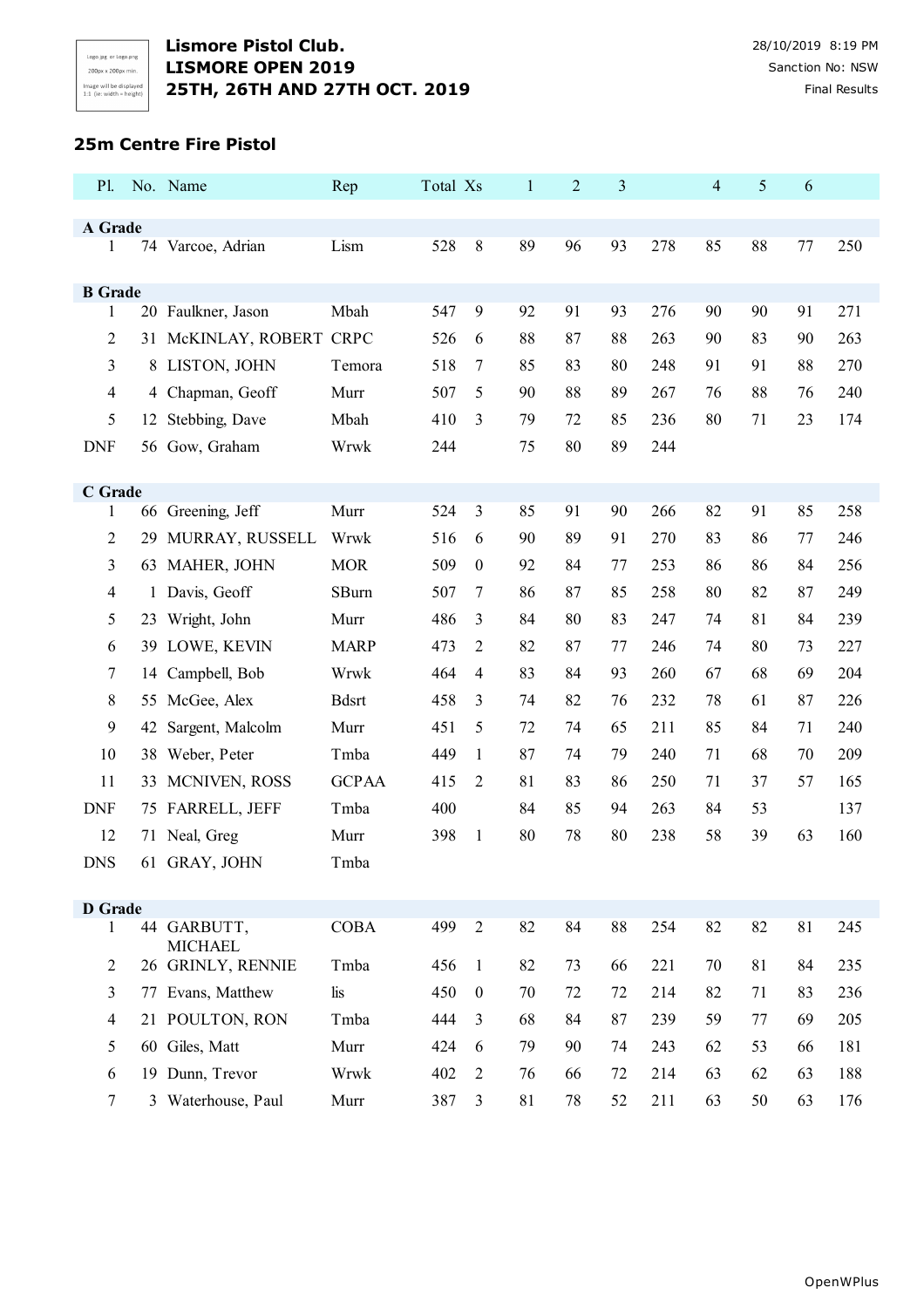# **25m Centre Fire Pistol**

| P1. | No. Name            | Rep         | Total Xs |    | 2  | $\Delta$ |     | $\overline{4}$ |    | $\sigma$ |     |
|-----|---------------------|-------------|----------|----|----|----------|-----|----------------|----|----------|-----|
|     |                     |             |          |    |    |          |     |                |    |          |     |
|     | D Grade Cont.       |             |          |    |    |          |     |                |    |          |     |
|     | 8 34 DUNKS, LARRY   | <b>CRPC</b> | 314 0    | 75 | 59 | 51       | 185 | 31             | 45 | -53      | 129 |
|     | 51 Wheeler, Russell | Htl         | 309      | 69 | 53 | 74       | 196 | 32             | 41 | 40       |     |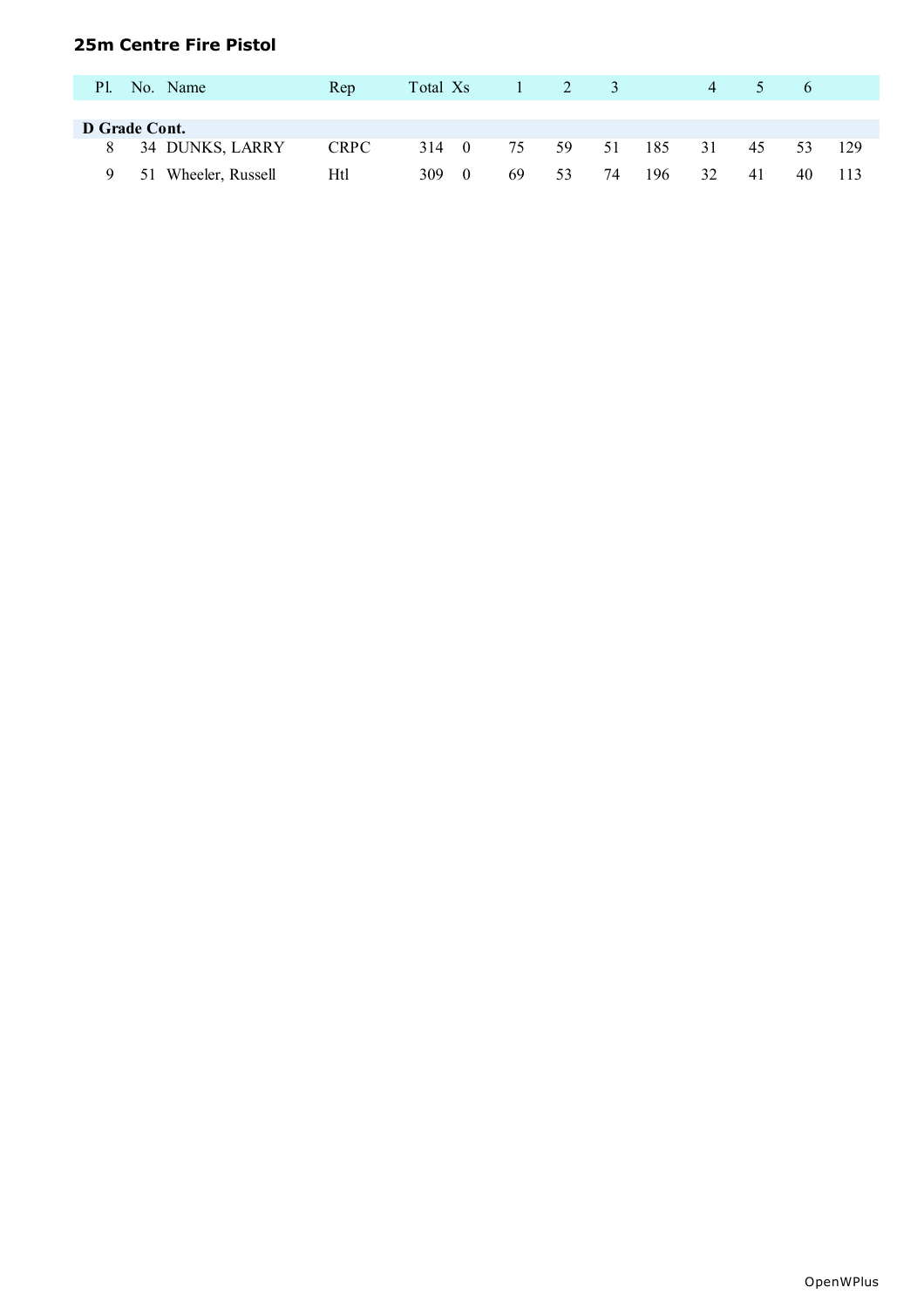

#### **10m Air Pistol Men**

| P1.                 |    | No. Name             | Rep          | Total Xs                | $\mathbf{1}$ | $\overline{c}$ | 3  | $\overline{4}$ | $\mathfrak{S}$ | 6  |
|---------------------|----|----------------------|--------------|-------------------------|--------------|----------------|----|----------------|----------------|----|
|                     |    |                      |              |                         |              |                |    |                |                |    |
| <b>Master</b><br>1  |    | 47 QUICK, BRUCE      | gli          | 562<br>-12              | 98           | 90             | 94 | 92             | 94             | 94 |
|                     |    |                      |              |                         |              |                |    |                |                |    |
| A Grade             |    |                      |              |                         |              |                |    |                |                |    |
| 1                   |    | 46 Favell, Bruce     | glei         | 15<br>564               | 90           | 94             | 96 | 94             | 95             | 95 |
| $\overline{2}$      |    | 20 Faulkner, Jason   | Mbah         | 550<br>11               | 91           | 95             | 88 | 95             | 88             | 93 |
| 3                   | 18 | Clem, Wayne          | MetroPSQ     | 540<br>8                | 88           | 91             | 92 | 89             | 87             | 93 |
| $\overline{4}$      |    | 74 Varcoe, Adrian    | Lism         | 540<br>7                | 96           | 88             | 90 | 92             | 87             | 87 |
| 5                   |    | 66 Greening, Jeff    | Murr         | 534<br>5                | 87           | 88             | 91 | 90             | 92             | 86 |
| 6                   |    | 64 Mamouzelos, Chris | <b>GCPAA</b> | 532<br>7                | 88           | 91             | 91 | 84             | 89             | 89 |
|                     |    |                      |              |                         |              |                |    |                |                |    |
| <b>B</b> Grade<br>1 |    | 4 Chapman, Geoff     | Murr         | 535<br>6                | 91           | 89             | 85 | 89             | 92             | 89 |
| $\overline{2}$      |    | 67 Greening, Leo     | Murr         | 532<br>6                | 88           | 95             | 86 | 90             | 87             | 86 |
| 3                   | 8  | LISTON, JOHN         | Temora       | 511<br>5                | 90           | 82             | 82 | 89             | 81             | 87 |
|                     |    |                      |              |                         |              |                |    |                |                |    |
| <b>DNS</b>          |    | 61 GRAY, JOHN        | Tmba         |                         |              |                |    |                |                |    |
| C Grade             |    |                      |              |                         |              |                |    |                |                |    |
| 1                   |    | 75 FARRELL, JEFF     | Tmba         | 526<br>$\boldsymbol{0}$ | 89           | 91             | 88 | 87             | 84             | 87 |
| $\overline{2}$      |    | 29 MURRAY, RUSSELL   | Wrwk         | 525<br>$\overline{4}$   | 84           | 84             | 91 | 90             | 88             | 88 |
| 3                   |    | 31 McKINLAY, ROBERT  | <b>CRPC</b>  | 517<br>1                | 84           | 90             | 91 | 82             | 88             | 82 |
| $\overline{4}$      | 1  | Davis, Geoff         | SBurn        | 516<br>3                | 83           | 84             | 88 | 88             | 84             | 89 |
| 5                   | 42 | Sargent, Malcolm     | Murr         | 514<br>9                | 87           | 81             | 82 | 92             | 87             | 85 |
| 6                   | 38 | Weber, Peter         | Tmba         | 513<br>4                | 89           | 83             | 86 | 84             | 82             | 89 |
| 7                   |    | 72 White, Robert     | <b>GCPAA</b> | 509<br>5                | 88           | 84             | 80 | 89             | 79             | 89 |
| 8                   |    | 56 Gow, Graham       | Wrwk         | 506<br>$\overline{2}$   | 80           | 87             | 81 | 86             | 86             | 86 |
| 9                   |    | 60 Giles, Matt       | Murr         | 505<br>5                | 79           | 83             | 89 | 86             | 82             | 86 |
| 10                  |    | 39 LOWE, KEVIN       | <b>MARP</b>  | 505<br>$\overline{4}$   | 88           | 86             | 80 | 79             | 88             | 84 |
| 11                  |    | 15 Buchanan, Gary    | <b>BIPC</b>  | 504<br>5                | 85           | 84             | 78 | 82             | 87             | 88 |
| 12                  |    | 52 McMORRIN, ALLAN   | Murr         | 503<br>3                | 82           | 78             | 85 | 87             | 84             | 87 |
| 13                  |    | 33 MCNIVEN, ROSS     | <b>GCPAA</b> | 500<br>3                | 81           | 89             | 85 | 79             | 83             | 83 |
| 14                  |    | 48 Byrne, William    | Mbah         | 495<br>$\overline{2}$   | 92           | 83             | 83 | 74             | 83             | 80 |
| 15                  | 14 | Campbell, Bob        | Wrwk         | 492<br>6                | 84           | 85             | 81 | 79             | 83             | 80 |
| 16                  | 23 | Wright, John         | Murr         | 485<br>6                | 78           | 81             | 83 | 80             | 81             | 82 |
| 17                  |    | 12 Stebbing, Dave    | Mbah         | 467<br>$\boldsymbol{0}$ | 79           | $77\,$         | 82 | 80             | 81             | 68 |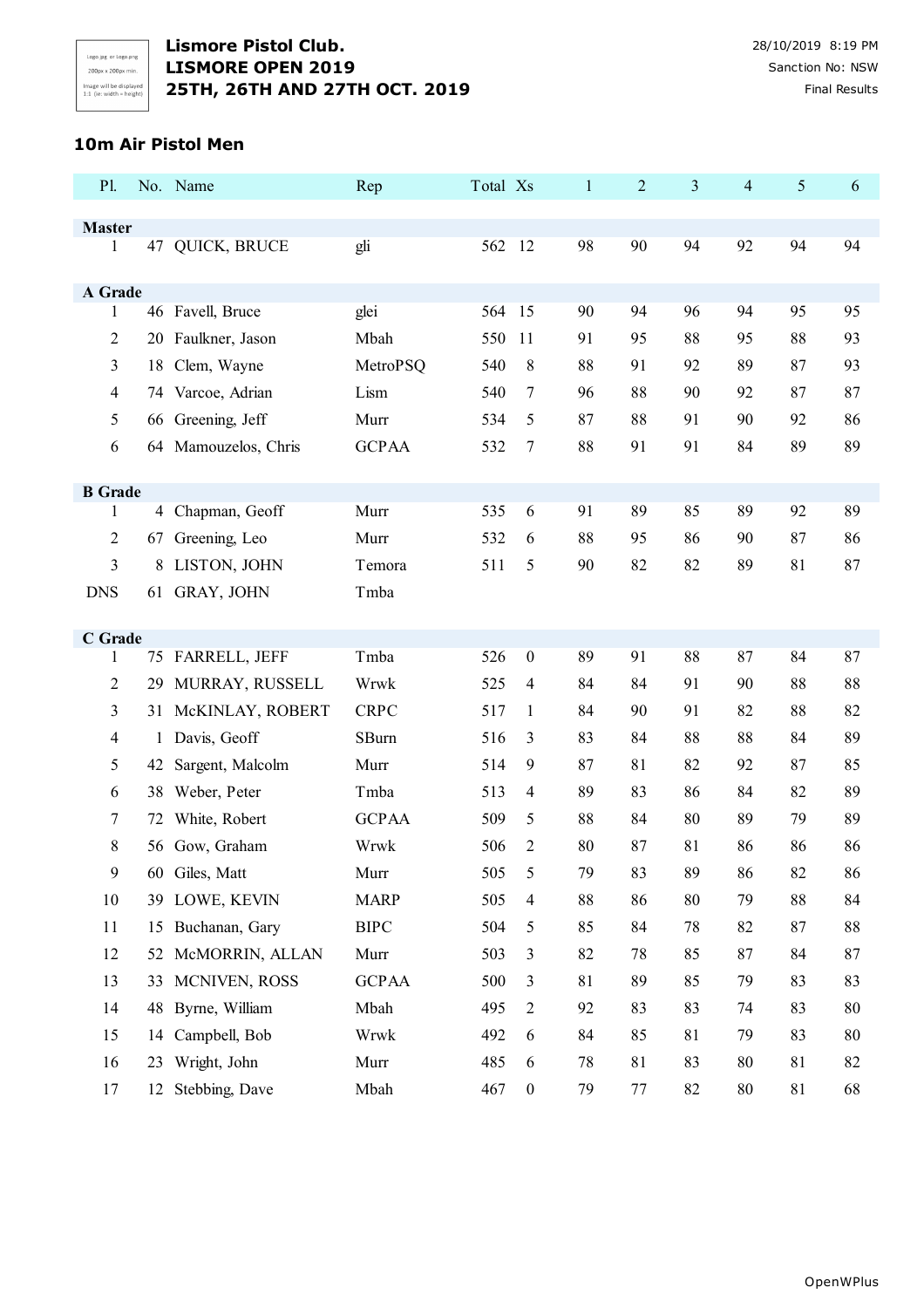# **10m Air Pistol Men**

| <b>P1.</b>     |     | No. Name                    | Rep          | Total Xs |                | $\mathbf{1}$ | $\overline{2}$ | 3  | 4  | 5  | 6    |
|----------------|-----|-----------------------------|--------------|----------|----------------|--------------|----------------|----|----|----|------|
|                |     |                             |              |          |                |              |                |    |    |    |      |
| D Grade        |     |                             |              |          |                |              |                |    |    |    |      |
| 1              | 3   | Waterhouse, Paul            | Murr         | 495      | 3              | 80           | 82             | 89 | 83 | 80 | 81   |
| $\overline{2}$ | 50. | SMITH, BRENDAN              | <b>Bdsrt</b> | 486      | 3              | 71           | 79             | 84 | 89 | 82 | 81   |
| 3              |     | 44 GARBUTT, MICHAEL         | <b>COBA</b>  | 482      | 4              | 76           | 82             | 85 | 78 | 85 | 76   |
| 4              | 73  | Dossetto, Ross              | Wrwk         | 482      | $\overline{2}$ | 76           | 87             | 82 | 76 | 79 | 82   |
| 5              |     | 21 POULTON, RON             | Tmba         | 482      | 1              | 75           | 85             | 84 | 78 | 78 | 82   |
| 6              |     | 45 Byrne, Darryl            | Mbah         | 471      | 2              | 77           | 80             | 81 | 71 | 80 | 82   |
| 7              |     | 26 GRINLY, RENNIE           | Tmba         | 463      | $\overline{4}$ | 76           | 85             | 68 | 72 | 78 | 84   |
| 8              |     | 28 DELMAS, JEAN -MARIE clar |              | 443      | 2              | 73           | 77             | 81 | 74 | 65 | 73   |
| 9              | 19  | Dunn, Trevor                | Wrwk         | 434      | $\theta$       | 78           | 70             | 79 | 69 | 71 | 67   |
| 10             |     | 34 DUNKS, LARRY             | <b>CRPC</b>  | 429      | $\overline{2}$ | 52           | 80             | 65 | 83 | 63 | 86   |
| 11             | 51  | Wheeler, Russell            | Htl          | 406      | 1              | 60           | 67             | 72 | 70 | 75 | 62   |
| 12             |     | 36 DAWSON, ADRIAN           | MetroPSQ     | 331      | $\mathbf{0}$   | 62           | 45             | 51 | 64 | 57 | 52#1 |
| <b>DNS</b>     | 41  | GILLIGAN, IAN               | <b>GCPAA</b> |          |                |              |                |    |    |    |      |
| <b>DNS</b>     | 76  | Richards, Mark              | Lism         |          |                |              |                |    |    |    |      |

#1 6.11.5 - 2 point penalty - extra shot fired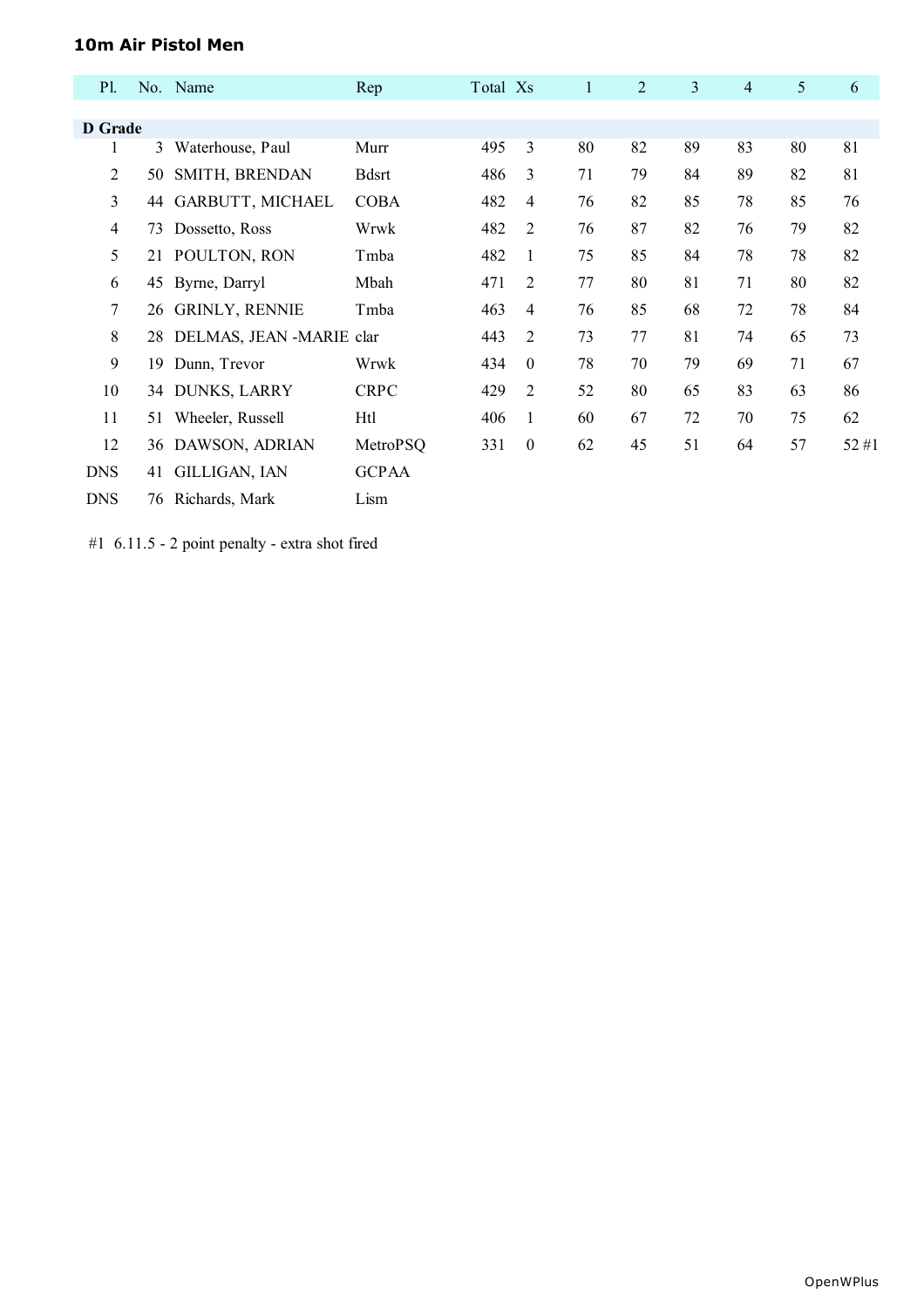#### **25m Pistol Men**

| <b>P1.</b>     |    | No. Name                          | Rep           | Total Xs |                  | $\mathbf{1}$ | $\overline{2}$ | 3  |     | 4  | 5  | 6  |     |
|----------------|----|-----------------------------------|---------------|----------|------------------|--------------|----------------|----|-----|----|----|----|-----|
|                |    |                                   |               |          |                  |              |                |    |     |    |    |    |     |
| <b>Master</b>  |    |                                   |               |          |                  |              |                |    |     |    |    |    |     |
| 1              |    | 47 QUICK, BRUCE                   | gli           | 568      | 5                | 93           | 91             | 99 | 283 | 94 | 95 | 96 | 285 |
| A Grade        |    |                                   |               |          |                  |              |                |    |     |    |    |    |     |
| 1              |    | 67 Greening, Leo                  | Murr          | 565 11   |                  | 91           | 92             | 93 | 276 | 98 | 97 | 94 | 289 |
| 2              |    | 64 Mamouzelos, Chris              | <b>GCPAA</b>  | 550 11   |                  | 88           | 87             | 91 | 266 | 94 | 98 | 92 | 284 |
| <b>B</b> Grade |    |                                   |               |          |                  |              |                |    |     |    |    |    |     |
| 1              |    | 18 Clem, Wayne                    | MetroPSQ      | 541      | $\overline{4}$   | 89           | 92             | 92 | 273 | 85 | 88 | 95 | 268 |
| C Grade        |    |                                   |               |          |                  |              |                |    |     |    |    |    |     |
| 1              |    | 52 McMORRIN, ALLAN                | Murr          | 528      | 10               | 84           | 89             | 86 | 259 | 88 | 92 | 89 | 269 |
| 2              | 50 | SMITH, BRENDAN                    | <b>B</b> dsrt | 515      | $\overline{4}$   | 88           | 90             | 80 | 258 | 81 | 88 | 88 | 257 |
| 3              | 15 | Buchanan, Gary                    | <b>BIPC</b>   | 496      | 3                | 83           | 85             | 85 | 253 | 84 | 82 | 77 | 243 |
| 4              |    | 48 Byrne, William                 | Mbah          | 488      | 5                | 84           | 83             | 88 | 255 | 89 | 48 | 96 | 233 |
| 5              |    | 10 Otto, Noel                     | Murr          | 474      | 3                | 81           | 69             | 86 | 236 | 82 | 71 | 85 | 238 |
| 6              |    | 72 White, Robert                  | <b>GCPAA</b>  | 473      | 6                | 89           | 84             | 90 | 263 | 59 | 71 | 80 | 210 |
| <b>D</b> Grade |    |                                   |               |          |                  |              |                |    |     |    |    |    |     |
| 1              |    | 24 ROSS, THOMAS                   | list          | 485      | $\overline{2}$   | 79           | 86             | 81 | 246 | 84 | 80 | 75 | 239 |
| $\overline{c}$ |    | 28 DELMAS, JEAN -<br><b>MARIE</b> | clar          | 471      | 4                | 76           | 71             | 81 | 228 | 78 | 76 | 89 | 243 |
| 3              |    | 45 Byrne, Darryl                  | Mbah          | 469      | 5                | 75           | 75             | 81 | 231 | 71 | 80 | 87 | 238 |
| 4              | 57 | Mcguinness, Greg                  | Lism          | 464      | 3                | 74           | 80             | 85 | 239 | 72 | 72 | 81 | 225 |
| 5              | 73 | Dossetto, Ross                    | Wrwk          | 402      | $\mathbf{0}$     | 64           | 72             | 72 | 208 | 66 | 62 | 66 | 194 |
| 6              | 58 | Marson, Bob                       | Lism          | 350      | 3                | 64           | 74             | 70 | 208 | 51 | 50 | 41 | 142 |
| $\tau$         |    | 36 DAWSON, ADRIAN                 | MetroPSQ      | 221      | $\boldsymbol{0}$ | 54           | 45             | 65 | 164 | 20 | 13 | 24 | 57  |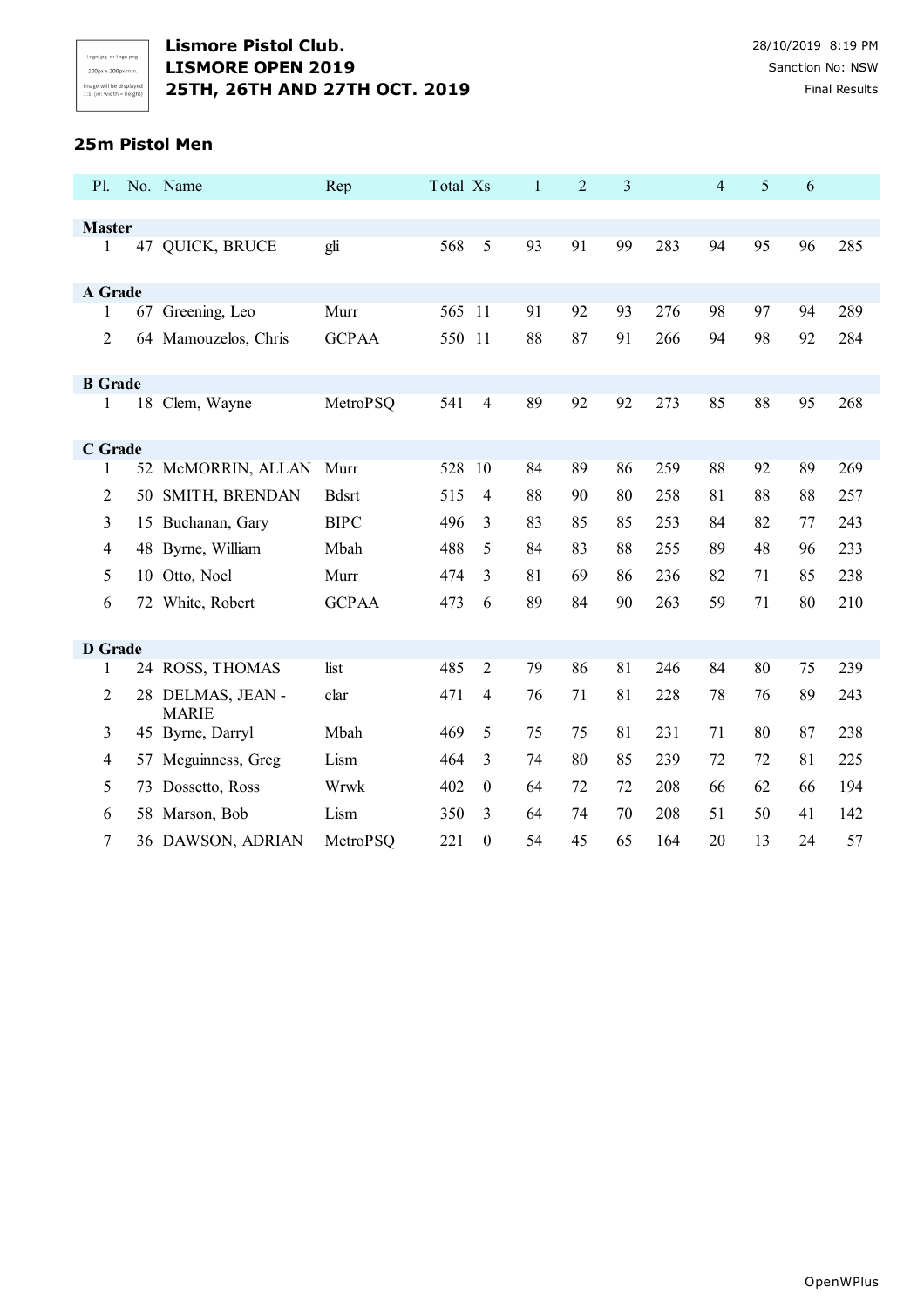Logo.jpg or Logo.png 200px x 200px min. Image will be displayed<br>1:1 (ie: width = height)

## **Lismore Pistol Club.** 28/10/2019 8:19 PM **LISMORE OPEN 2019** Sanction No: NSW **25TH, 26TH AND 27TH OCT. 2019** Final Results

#### **25m Pistol Women**

| <b>P1.</b>     |    | No. Name               | Rep          | Total Xs |                  | $\mathbf{1}$ | $\overline{2}$ | 3  |     | $\overline{\mathbf{4}}$ | 5  | 6  |     |
|----------------|----|------------------------|--------------|----------|------------------|--------------|----------------|----|-----|-------------------------|----|----|-----|
|                |    |                        |              |          |                  |              |                |    |     |                         |    |    |     |
| A Grade        |    |                        |              |          |                  |              |                |    |     |                         |    |    |     |
| 1              |    | 69 BYGRAVES, NICKI     | MetroPSQ     | 549      | 8                | 94           | 85             | 96 | 275 | 92                      | 94 | 88 | 274 |
| $\overline{c}$ | 65 | THOMAS, LYN            | Murr         | 537      | 9                | 86           | 88             | 91 | 265 | 88                      | 92 | 92 | 272 |
| 3              |    | 68 Birch, Robyn        | MetroPSQ     | 532      | 8                | 96           | 95             | 94 | 285 | 71                      | 85 | 91 | 247 |
| $\overline{4}$ |    | 35 DUNKS, JULIE        | <b>CRPC</b>  | 525      | 7                | 90           | 94             | 94 | 278 | 89                      | 90 | 68 | 247 |
| 5              |    | 53 McMORRIN, IRENE     | Murr         | 487      | 5                | 83           | 79             | 86 | 248 | 85                      | 75 | 79 | 239 |
| <b>B</b> Grade |    |                        |              |          |                  |              |                |    |     |                         |    |    |     |
| 1              | 17 | Clem, Linda            | MetroPSQ     | 534      | 4                | 90           | 87             | 88 | 265 | 92                      | 90 | 87 | 269 |
| $\overline{2}$ | 22 | POULTON, FRAN          | Tmba         | 527      | 7                | 85           | 89             | 89 | 263 | 89                      | 90 | 85 | 264 |
| 3              |    | 54 McGee, Debbie       | <b>Bdsrt</b> | 507      | 3                | 83           | 74             | 86 | 243 | 89                      | 87 | 88 | 264 |
| 4              |    | 16 Buchanan, Lynda     | <b>BIPC</b>  | 488      | $\mathbf{1}$     | 78           | 81             | 75 | 234 | 83                      | 87 | 84 | 254 |
| 5              |    | 9 LISTON, MAREE        | Temora       | 461      | 3                | 85           | 80             | 85 | 250 | 72                      | 63 | 76 | 211 |
|                |    |                        |              |          |                  |              |                |    |     |                         |    |    |     |
| C Grade        |    |                        |              |          |                  |              |                |    |     |                         |    |    |     |
| 1              | 13 | Stebbing, Sandra       | Mbah         | 495      | $\overline{4}$   | 86           | 81             | 77 | 244 | 81                      | 88 | 82 | 251 |
| $\overline{c}$ | 40 | GILLIGAN, LYN          | <b>GCPAA</b> | 452      | 4                | 75           | 86             | 69 | 230 | 79                      | 71 | 72 | 222 |
| 3              | 43 | Sargent, Monica        | Murr         | 439      | 2                | 67           | 71             | 72 | 210 | 83                      | 68 | 78 | 229 |
| $\overline{4}$ | 7  | Gilliver, Elaine       | <b>BIPC</b>  | 415      | 3                | 87           | 87             | 81 | 255 | 39                      | 45 | 76 | 160 |
| 5              | 11 | Otto, Karen            | Murr         | 403      | $\overline{2}$   | 76           | 61             | 59 | 196 | 64                      | 80 | 63 | 207 |
|                |    |                        |              |          |                  |              |                |    |     |                         |    |    |     |
| <b>D</b> Grade |    |                        |              |          |                  |              |                |    |     |                         |    |    |     |
| 1              | 27 | NICAISSE, VALERIE clar |              | 443      | 1                | 72           | 74             | 74 | 220 | 79                      | 70 | 74 | 223 |
| 2              | 49 | <b>BYRNE, JANET</b>    | Mbah         | 374      | $\boldsymbol{0}$ | 67           | 56             | 58 | 181 | 62                      | 65 | 66 | 193 |
| 3              | 37 | DAWSON, FRAN           | MetroPSQ     | 288      | 1                | 46           | 72             | 72 | 190 | 13                      | 40 | 45 | 98  |
| <b>DNS</b>     |    | 62 GRAY, CAITLIN       | Tmba         |          |                  |              |                |    |     |                         |    |    |     |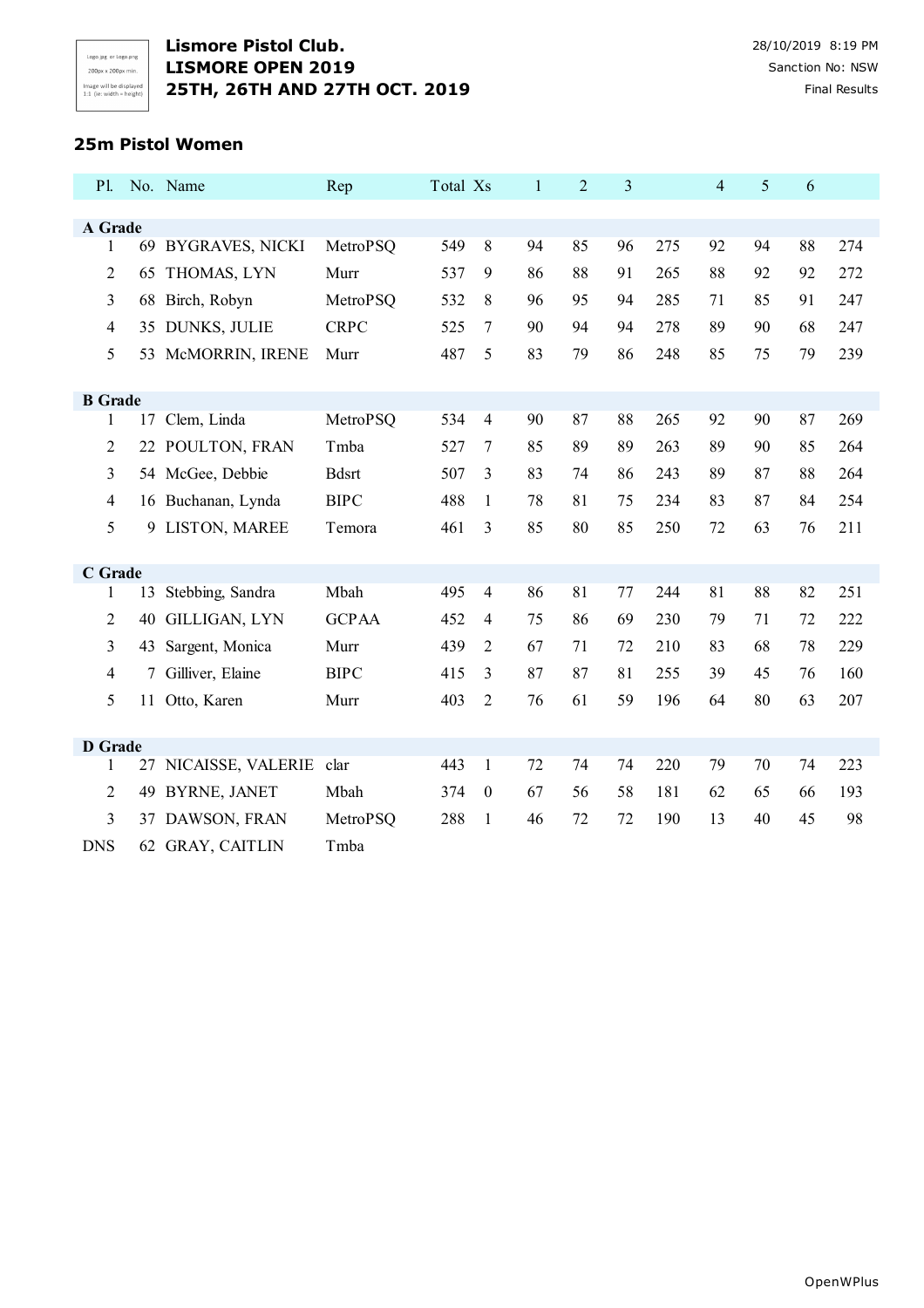# **10m Air Pistol Women (60)**

| P1.                           |    | No. Name                              | Rep          | Total Xs |                  | $\mathbf{1}$ | $\overline{c}$ | 3  | $\overline{4}$ | 5  | 6  |
|-------------------------------|----|---------------------------------------|--------------|----------|------------------|--------------|----------------|----|----------------|----|----|
|                               |    |                                       |              |          |                  |              |                |    |                |    |    |
| <b>Master</b><br>$\mathbf{1}$ |    | 70 ASPANDIYARAVQ,                     | <b>BIPC</b>  | 571 10   |                  | 95           | 96             | 93 | 93             | 98 | 96 |
|                               |    | <b>DINA</b>                           |              |          |                  |              |                |    |                |    |    |
|                               |    |                                       |              |          |                  |              |                |    |                |    |    |
| A Grade<br>$\mathbf{1}$       |    | 35 DUNKS, JULIE                       | <b>CRPC</b>  | 543 11   |                  | 94           | 87             | 88 | 89             | 92 | 93 |
| $\overline{2}$                | 65 | THOMAS, LYN                           | Murr         | 540      | 12               | 83           | 91             | 92 | 92             | 89 | 93 |
| 3                             | 68 | Birch, Robyn                          | MetroPSQ     | 528      | 5                | 88           | 85             | 88 | 92             | 89 | 86 |
| $\overline{4}$                | 69 | <b>BYGRAVES, NICKI</b>                | MetroPSQ     | 524      | 6                | 83           | 89             | 85 | 88             | 88 | 91 |
| 5                             |    | 53 McMORRIN, IRENE                    | Murr         | 500      | 6                | 82           | 84             | 77 | 85             | 86 | 86 |
|                               |    |                                       |              |          |                  |              |                |    |                |    |    |
| <b>B</b> Grade                |    |                                       |              |          |                  |              |                |    |                |    |    |
| 1                             |    | 22 POULTON, FRAN                      | Tmba         | 530      | $\tau$           | 91           | 86             | 83 | 94             | 90 | 86 |
| 2                             |    | 16 Buchanan, Lynda                    | <b>BIPC</b>  | 527      | 6                | 85           | 85             | 92 | 88             | 88 | 89 |
| 3                             | 9  | LISTON, MAREE                         | Temora       | 518      | 3                | 84           | 82             | 89 | 86             | 89 | 88 |
| $\overline{4}$                |    | 17 Clem, Linda                        | MetroPSQ     | 507      | 3                | 87           | 83             | 85 | 85             | 82 | 85 |
|                               |    |                                       |              |          |                  |              |                |    |                |    |    |
| C Grade                       |    |                                       |              |          |                  |              |                |    |                |    |    |
| 1                             | 11 | Otto, Karen                           | Murr         | 508      | $\mathfrak{2}$   | 88           | 85             | 82 | 84             | 82 | 87 |
| $\overline{2}$                | 59 | Wallace, Jan                          | Murr         | 504      | $\tau$           | 78           | 81             | 86 | 81             | 89 | 89 |
| 3                             | 13 | Stebbing, Sandra                      | Mbah         | 474      | $\overline{2}$   | 83           | 82             | 84 | 69             | 74 | 82 |
| $\overline{4}$                | 27 | NICAISSE, VALERIE clar                |              | 468      | $\overline{4}$   | 78           | 76             | 77 | 77             | 77 | 83 |
| 5                             |    | 40 GILLIGAN, LYN                      | <b>GCPAA</b> | 464      | 3                | 75           | 81             | 76 | 82             | 76 | 74 |
| 6                             |    | 30 MURRAY,                            | Wrwk         | 451      | $\mathbf{1}$     | 76           | 78             | 70 | 72             | 82 | 73 |
| <b>DNF</b>                    |    | <b>LORRAINE</b><br>7 Gilliver, Elaine | <b>BIPC</b>  | 95       |                  | 76           | 19             |    |                |    |    |
|                               |    |                                       |              |          |                  |              |                |    |                |    |    |
| <b>D</b> Grade                |    |                                       |              |          |                  |              |                |    |                |    |    |
| $\mathbf{1}$                  |    | 32 McKINLAY, JANIS                    | <b>CRPC</b>  | 459      | $\overline{c}$   | 73           | 77             | 64 | 82             | 81 | 82 |
| $\mathfrak{2}$                | 37 | DAWSON, FRAN                          | MetroPSQ     | 413      | $\boldsymbol{0}$ | 67           | 71             | 69 | 73             | 66 | 67 |
| 3                             |    | 49 BYRNE, JANET                       | Mbah         | 384      | $\mathbf{1}$     | 64           | 39             | 71 | 65             | 69 | 76 |
| $\overline{4}$                |    | 25 MCLYNCH, WENDY TARP                |              | 372      | $\boldsymbol{0}$ | 69           | 65             | 60 | 67             | 57 | 54 |
| <b>DNS</b>                    |    | 62 GRAY, CAITLIN                      | Tmba         |          |                  |              |                |    |                |    |    |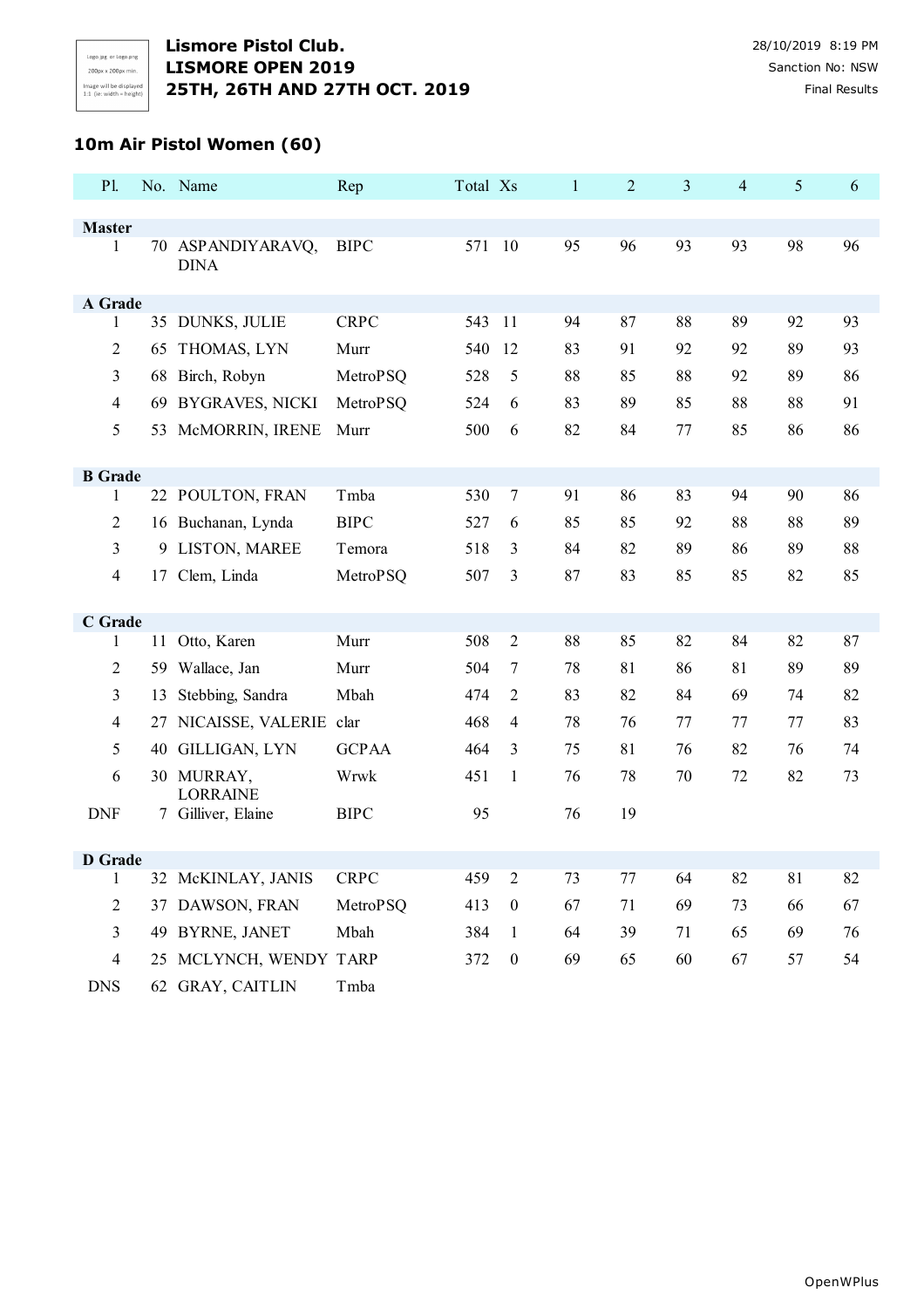

#### **25m Pistol Junior**

|         | Pl. No. Name         | Rep  | Total Xs 1 2 3 |  |  | $\sim$ 4 | $\sim$ 5 | $\ddot{\sigma}$ |  |
|---------|----------------------|------|----------------|--|--|----------|----------|-----------------|--|
| D Grade |                      |      |                |  |  |          |          |                 |  |
|         | DNS 62 GRAY, CAITLIN | Tmba |                |  |  |          |          |                 |  |